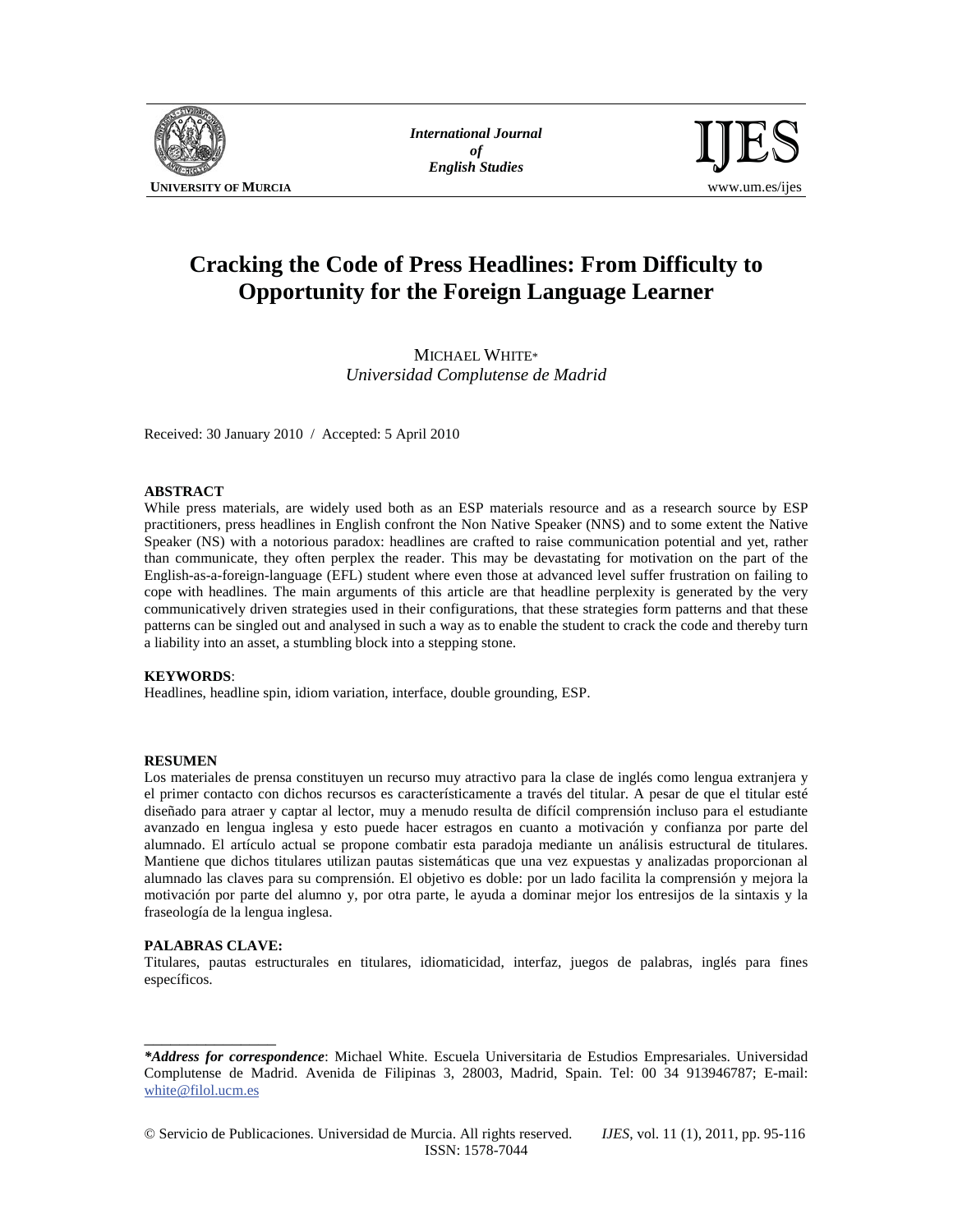## **1. INTRODUCTION**

Headlines constitute a privileged genre in a number of senses. They are privileged by the initial position they occupy (Baicchi, 2003), the space they command, the bold print and size they are allotted and by the frequent syntactic and semantic unorthodoxy they entail vis-à-vis conventional sentence structure. This latter constitutes a salient difficulty factor for the ESP learner. Our analysis will show that, despite the apparent abnormality found in headlines, the end result is nevertheless a discourse that is decidedly idiomatic and it is this idiomaticity which perhaps poses the greatest difficulty for the second language learner. A finding made by Crawford Camiciottoli (2007: 65) is very relevant in this respect. She found that idiom usage by native and non-native speakers of English in giving business lectures in English showed a much lower frequency in the speech of the non-native lecturers. This is, I claim, indicative of the difficulty of mastering the code of a foreign language, the idiomaticity which is inherent to any language. Secondly, if headlines are a masterful use and manipulation of the code of a language, then explicit focus on headline patterns will provide a window to observe both how that manipulation occurs, how it exemplifies a heightened use of idiomaticity and eventually help the student to become more familiar with the phenomenon.

Bell (1991: 186) points out that the key to the actual writing of a successful press article is not a title but an effective lead –the title characteristically is not part of the agenda of the journalist writing the article but is the job of a specialist in that field, a sub-editor. The task of the lead is to summarise the ensuing article. Bell (1991: 150) adds: "The headline is an abstract of the abstract. The lead pares the story back to its essential point, and the headline abstracts the lead itself." Not surprisingly then, a lead is very often a complex sentence attempting to summarise what is most likely a multi-faceted complex issue. Now, if such a summary requires a complex sentence how does a headline manage to distil that lead drastically and yet be in itself an effective summary? While a headline may be a summary of the lead or at least the headline may draw on some specific part of that lead, it's length, a mere fraction of the length of the lead, means it can in no way rival the latter in so far as completion and must necessarily adopt another strategy.

Bell (1991: 189) singles out summarisation and attracting the reader as the essential headline functions. Dor (2003) who, like Bell, enjoyed the privileged position of practising journalism as well as being a linguist, gives a very comprehensive list of headline criteria<sup>1</sup> which can be seen to largely hold with respect to headlines in general. At the same time, however, headlines may flout some of these criteria, even to the extent that counter criteria may be considered to form a pattern in themselves or qualify as a headline characteristic in their own right. In this respect, I have especially in mind the issue of ambiguity and its expressive potential (Ifantidou, 2009: 701; Brône & Coulson, 2010: 220). While headlines in English may make extensive use of orthodox sentence structure, what poses greatest difficulty for the ESP learner are the unorthodox structures. Such unorthodox structures are brought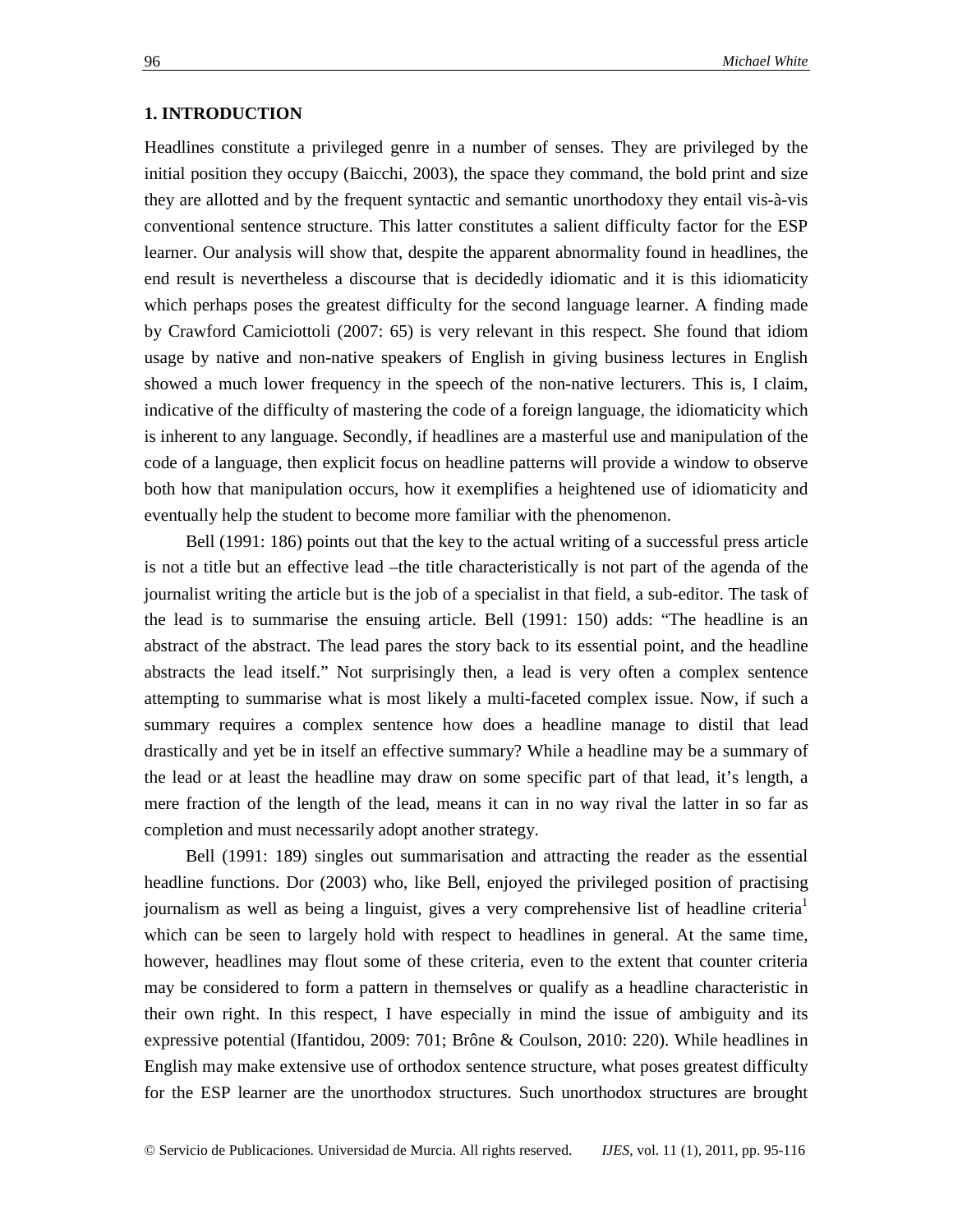about by characteristic headline use of phonic contrivances, morpho-syntactic density, a pronounced use of metaphor and metonymy, use and manipulation of fixed expressions, idioms and quotations as well as other complex manipulations. These factors will be examined in the light of real evidence from press sources, mainly from 2008 to the present day. Of specific interest will be the clarity/ambiguity tension, with the latter being shown as a sustained headline pattern, a source of difficulty even for the native-speaking reader and, of course, a pitfall for the foreign language learner. The logic of the pattern will be interpreted on a cost/benefit basis where the claim is that there is a communicative trade off to ambiguity and difficulty. Ostensibly, the trade off outweighs the extra effort posed by the difficulty (Brône & Coulson, 2010: 228).

Metaphor in headlines will be examined for its own sake and also particularly from the point of view of creativity. In this respect, I also consider the creative use of idioms in headlines giving special consideration to idiom variation (Langlotz, 2007), something I claim bears a twofold difficulty for the ESP learner: in the first place, the difficulty involved in the idiom itself but secondly and specifically the difficulty of recognising the conventional idiom behind a varied form (Herrera & White, 2010).

The pattern variously labelled interface (White & Herrera, 2009)<sup>2</sup>, double grounding (Brône & Feyaerts, 2005; Brône and Coulson, 2010) or topic-triggered metaphor (Koller, 2004; Semino, 2008) will be dealt with extensively. This is the characteristic headline pattern whereby metaphor motivation does not immediately derive from a well-known conceptual metaphor but is triggered by the subject matter being dealt with in the ensuing article. That is to say, if the subject matter is aviation, agriculture, tourism or what ever, lexis which is characteristic of the semantic field of these subjects will be deployed, not in a literal sense, but in a figurative one, thereby triggering another pattern of ambiguity which again will be interpreted as a net contributor of communicative potential. This will be shown to be a particularly productive headline resource.

Finally, it is claimed that the detailed analysis of these patterns should empower the ESP learner, providing him or her with effective tools to cope with press headlines, familiarizing him or her with idiomaticity and thus qualitatively advance his/her language skills.

## **2. HEADLAND THEORY**

Bbibliography on headlines is now quite vast, but it has largely been quite stable in claiming what their main functions are. Thus, from the classic account of Galtung and Ruge (1965) through Bell (1991) right up to Dor (2002), the most outstanding characteristic is considered to be summarisation of content and that this has to be given with clarity. On the other hand, headlines should attract the reader to the news item and encourage him or her to read on. While holding on to the latter requirement, recent work however tends to call the former into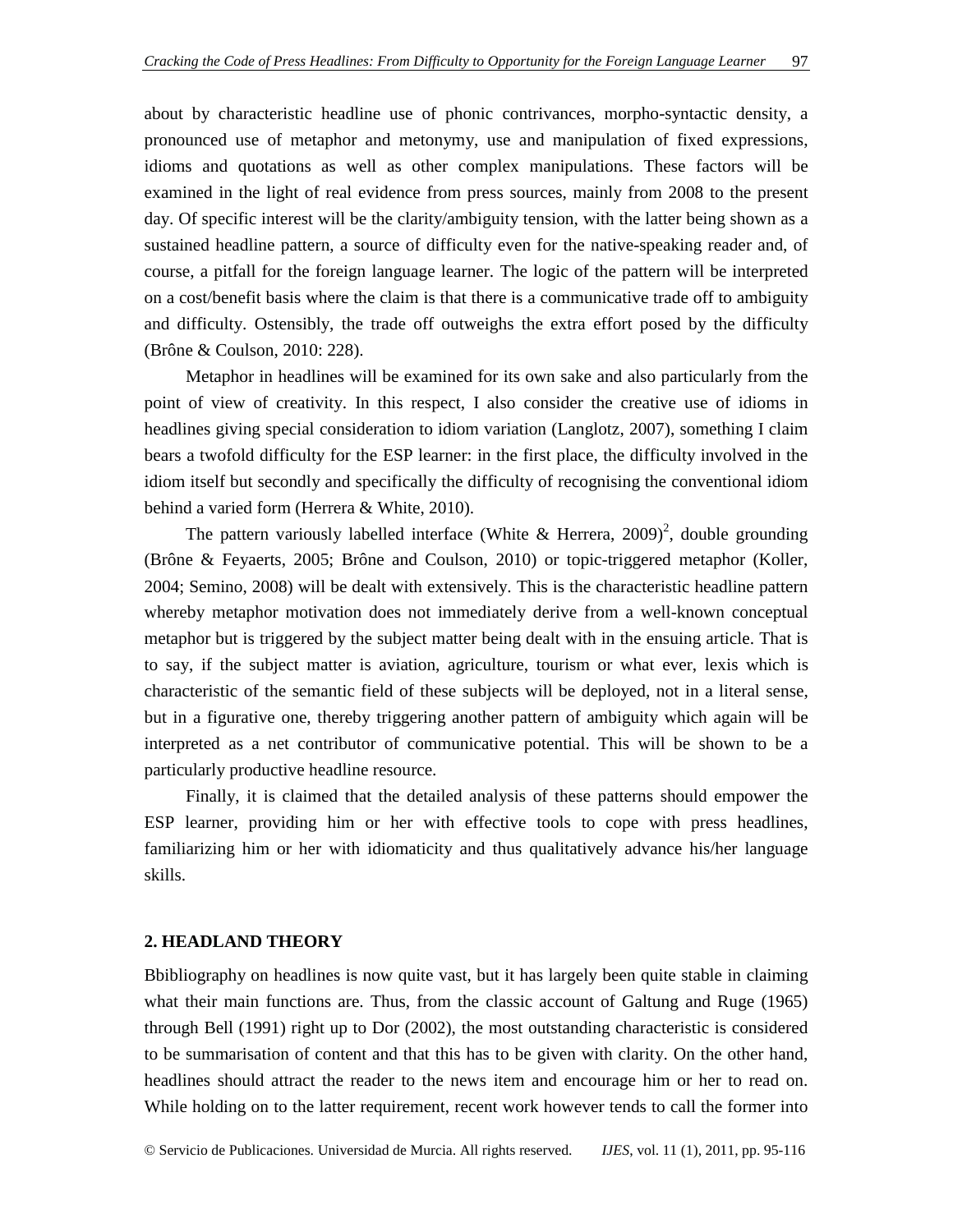question or at least raise elements that are, if not contradictory with such principles certainly raise quite different perspectives. Ifantidou (2009) shows how headlines dismally fail in summarisation, Brône and Coulson (2010) show that in contrast to clarity, deliberate ambiguity is often strategically sought in headline construction and White and Herrera (2009) have likewise been working along similar lines. Headlines must summarise the ensuing article but many headlines no more summarise that article than the Tower Bridge, the Statue of Liberty or a Spanish Bullfighter in bullfighting attire summarise Britain, the USA or Spain for the non-nationals of these countries respectively. However, what those images do is to provide a metonymic trigger which very effectively gives access to those concepts. Many headlines, I argue, operate in this way, though the trigger in these cases demands far more processing labour. This processing labour is due to the linguistic devices put into the crafting of the headlines. The criteria that a headline must attract the reader is indispensable and, here, my argument will be that those same linguistic devices play a major role in bringing about such attraction. On the other hand, an offshoot of such headline crafting is that it easily clashes with the clarity principle of headline writing. Furthermore, it is plain to be seen that if headlines pose extra processing costs for the native speaker (NS), this is all the more pronounced for the non-native speaker (NNS) or foreign language learner (FLL). Crafting<sup>3</sup> operates by taking advantage of the phonic, syntactic or semantic resources of a language to produce a linguistic product which departs from a more conventional use of the language in question to a greater or lesser degree. I shall deal with these factors in the ensuing sections.

## **3. PHONIC RESOURCES IN THE CRAFTING OF HEADLINES**

Many headlines show that ordinary sound enhancing devices such as alliteration, rhyme or rhythm are deliberately deployed in headline scripting. As ESP practitioners will know, alliteration as an enhancing device has played a major role in English literature diachronically. However, it may come as a surprise to them to find the device still crucial in contemporary English. On a basis of corpus evidence, Boers and Lindstromberg (2008) demonstrated the high incidence of alliteration and other phonic elements in the forging of idiomatic fixed expressions and they claim that where choices could have existed for an expression, combinations involving phonic patterning take precedence over those not entailing them. Thus, the fixed expression happens to be *It takes two to tango* and not *It takes two to waltz*, for example. In the case of headlines, the tendency to exploit this same device will mean that words will be chosen for the sake of generating a phonic pattern. This may mean added difficulty for the FLL: in the first place the lure of alliteration or rhyme, very noticeable for the NS and therefore an added extra to the headline, may pass the NNS unnoticed and, secondly, as words are chosen on phonic grounds, they may be rather marginal to the NNS's core word stock. Let us see some examples.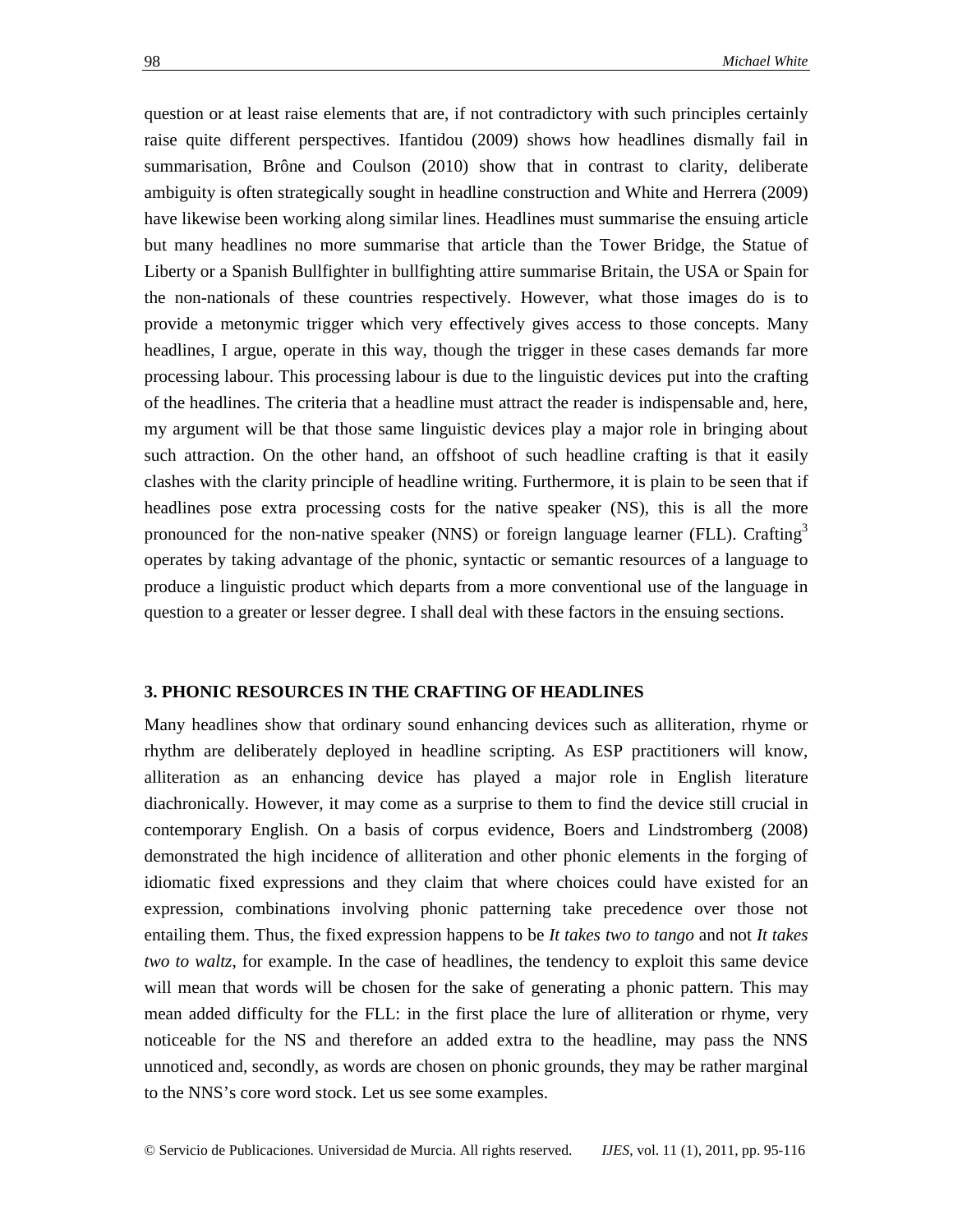1) a) California currency chaos (Financial Times  $=$  FT 8/7/2009)<sup>4</sup> b) Cashless California (FT 29/5/09)

In these two cases as California is the given element, we see that the accompanying words are chosen to alliterate with it.

2) Detroit in distress (FT 2009)

This repeated section title to capture the plight of the automobile industry due to the crisis again follows the same alliterative principle. In all probability, if the city in question were Chicago or Ohio, the choice for the slot filled by *distress* would probably be different.

3) Cash-for-clunkers deal boosts US car sales (FT 3/8/2009)

The official US car-scrappage plan (akin to the Spanish *plan renove*) was also crafted as Car Allowance Rebate System (CARS) but, despite the ingenuity engineering this acronym, it was quickly colloquialised into the alliterating slogan *cash-for-clunkers* where the latter word has additionally an onomatopoeic connection with the noisy sound of an old engine laboring to turn over. Needless to say, these characteristics pave the way for a rapid and easy entry of the term into headlines while the marginal nature of *clunker* can pose added difficulty for the NNS.

4) Cowen calls for calm (Irish Times  $12/11/2010$ )

5) Cross your legs: Ryanair to implement fee per wee (Irish Times, 16/1/2010)

The comment by Ryanair's chief executive officer of charging passengers for in-flight toilet use is clearly worded to exploit colloquial words which additionally rhyme.

6) Bring out the bubbles. Jancis Robinson picks the best in festive fizz (FT 13/12/2009)

This example follows the same alliterative principle but, additionally, it makes use of colloquial metonymic terms for champagne, namely *bubble* and *fizz*. As well as the alliterative effect, the communicative effect of bonding with the reader through the ostensibly shared colloquial words may easily be lost on the NNS.

7) Markets poised to punish Spain (FT 28/2/2010)

Very probably the choice of *poise* in this headline owes a great deal to the alliteration and vowel contrast it establishes with *punish*.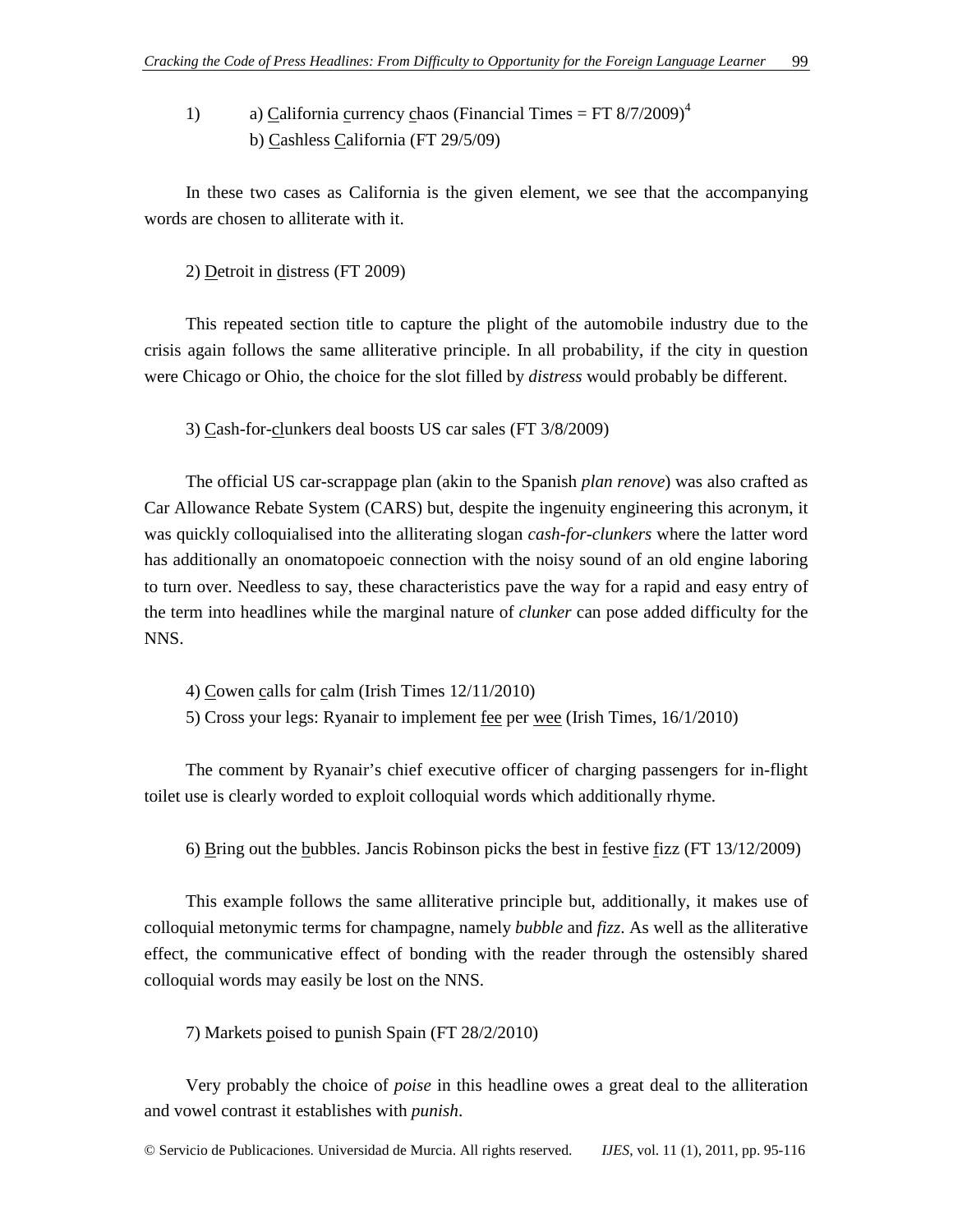8) Stocks stutter as dollar fades (FT 8/12/2009)

The rather unusual choice of *stutter* in this case could hardly but perplex a NNS and is clearly motivated merely for alliterative effect.

This alliterative tendency occasionally reaches paroxysm as in the following where again the choice of wording is very noticeably alliteratively driven:

9) Drugs, destructiveness, debts, disaster (Irish Times, 23/1/2010)

(Context: article on a Biography of Thomas de Quincey)

A more radical version of phonic deployment occurs in cases which involve the use of an alliterative, rhyming or otherwise stylistically balanced phrase which additionally involves a transformation or manipulation of a well-known existing expression or quotation which the NS immediately realises to underlie the headline phrase:

10) *Taboo or not taboo*. Some new office guidelines (FT 11/10/2009)

This headline, questioning political correction at the office, clearly gathers a lot of its momentum from the underlying Shakespearian dictum *to be or not to be*.

11) *Dubai to all that*. Why the party is over for the Emirates expats (FT 16/1/2009)

The likely NS reader of the Financial Times is highly likely to recognise the phonic proximity with *Good-bye to all that*, the title of Robert Graves' autobiographical work and additionally to bring to the headline some knowledge of the sentiments of disillusionment expressed in that work. Hence the headline capturing all those added factors equally manages to capture the reader's attention, something which is more than likely to pass the NNS by.

12) *Dire Land*. Irish republic faces prolonged recession (FT 30/8/2009)

The play here is with the phonic proximity of *dire land* and *Ireland*. Likewise, a similar playful practice is employed in the following instantiations which operate replacing *ears*, *great* and *push* by pairs with minimal phonemic differentials, namely, *fears*, *grape* and *Porshe*:

13) a) Music to our *fears* (FT 6/2/09) b) *Grape* expectations for a warm Ireland (Irish Times 30/12/09) c) When *Porshe* comes to shove (FT 7/1/09)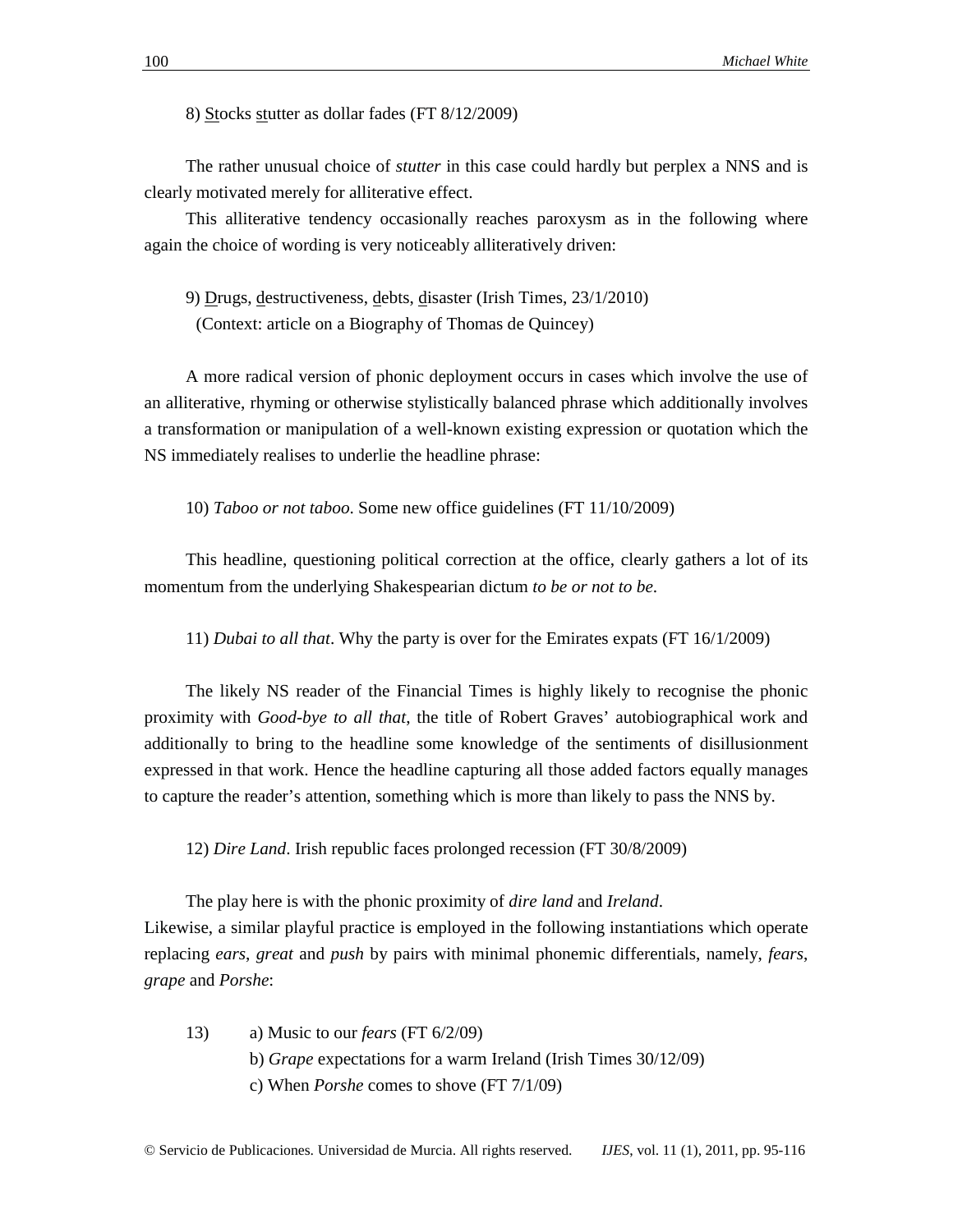On the other hand, an actual expression may be used intact but at the same time have additional contextual phonic associations or implications:

14) Swiss throw a *spanner* in the works (Irish Times 16/1/2010)

The shock result in the opening world cup match of Spain 0 Switzerland 1 is captured by the above fixed expression but in all probability, the choice of this expression over others rested on the sound approximation between spanner and Spaniard.

The tendency to contrive, transform or manipulate, in the above examples engineered through phonic proximity, is crucial in headlines and will crop up again later on more semantic patterns.

## **4. MORPHO-SYNTACTIC AMBIGUITY**

The pressure to squeeze a lot of content into a highly restricted space may often give rise to headlines that are extremely difficult to parse. This goes for NS so, obviously, difficulty for the NNS is increased and multiplied. This fact alone provides sufficient reason to quarantine the supposed headline requirement of clarity and avoidance of ambiguity. The parsing difficulty in this type of headline derives from such factors as word class ambiguity, extremely dense extended noun phrases, apparent ambiguity as to which word performs as verb (more than one candidate may suggest itself for a verbal role as the items of the phrase sequence are successively read or –the still more difficult case– even a rather lengthy headline phrase may completely lack a verb. On the other hand, what strategy can the ESP learner adopt so as not to throw in the towel where such complexity, indeed perplexity, is involved? Let us see the following cases.

15) EU draft rules for hedge funds attacked (FT 20/4/2009)

As we read *EU draft rules*, we could easily be inclined to classify *draft* as a verb and this classification can continue up to and including *funds*. Finally, if that had been our reading, when we eventually reach *attacked*, we are forced to backtrack and reclassify the chunk *EU draft rules* as a single noun phrase. The difficulty involved here for the ESP learner can be turned into an advantage as source for coming to terms with English noun phrase structure, and especially where extended noun phrases (ENPs) are involved as is particularly the case of the following example:

16) Ash cloud travel chaos hits airline shares (16/4/2009)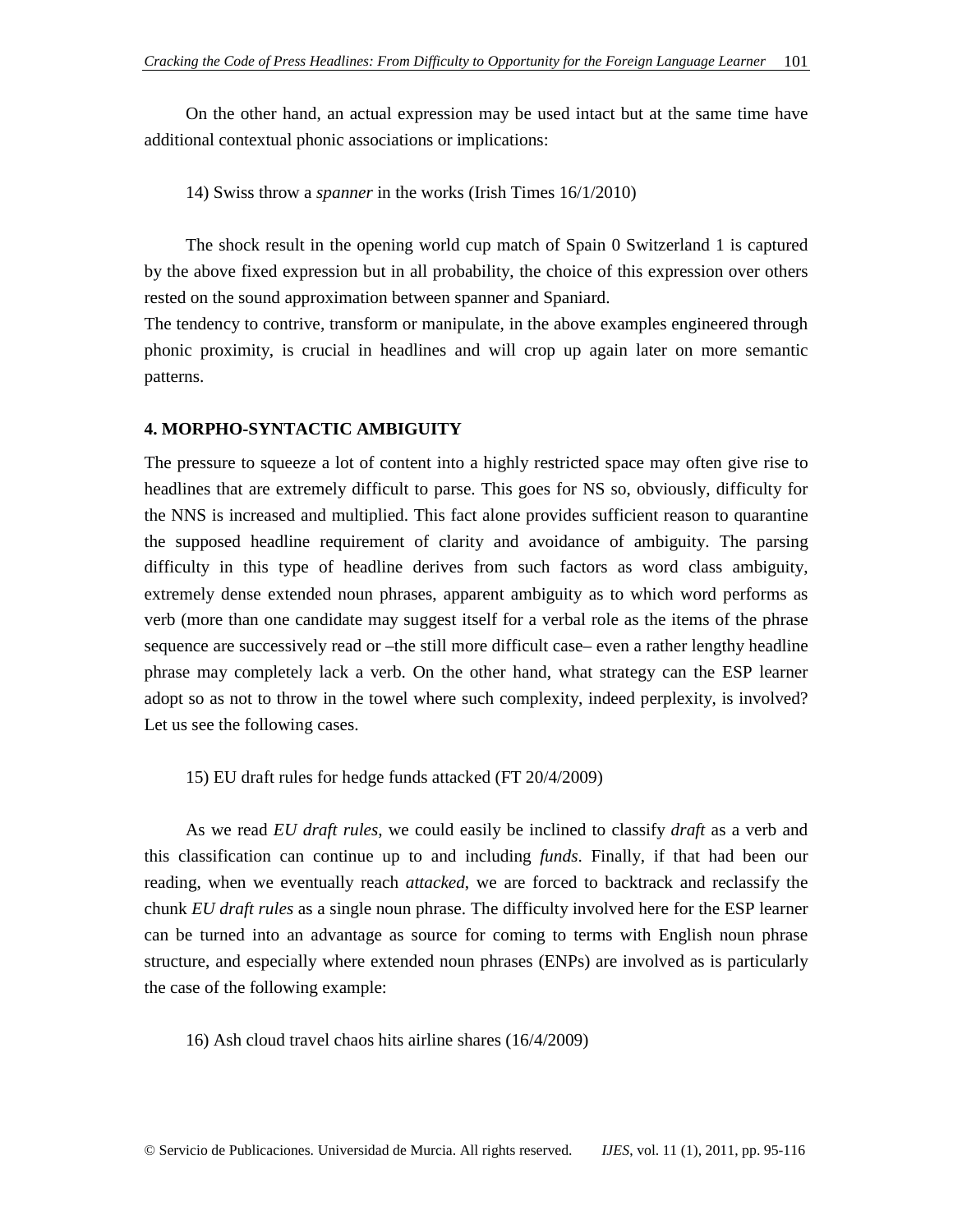Parsing again is quite problematic in this example until we hit *hits* and classify it as the verb. In the sequence *ash cloud travel chaos*, all four component elements could be expected to have characteristic noun functions (plus verb functions in the case of *cloud* and *travel*). Here the first three are recycled to an adjectival role and the ensuing ENP can be tapped in the ESP class as a source for demonstrating this typical convertibility in the case of English from one word class to another, something which can so easily perplex the FLL.

## 17) Cowen fury at BBC *when not whether* bailout claim (Irish Independent 14/11/2010)

Sheer ambiguity undoubtedly permeates this example. That ambiguity rests on numerous factors. Parsing can only advance with extreme difficulty. First, the headline is of considerable length and, nevertheless, lacks a verb. Secondly, the very beginning *Cowen fury* is a very unlikely collocate as it combines a proper name with a noun and leaves us wondering how to proceed. We know that omission or ellipsis is a common headline practice, so one option is to begin reinstating what we suspect may have been omitted. Syntactically feasible could be a possessive option or a verb option, for instance, *Cowens fury* or *Cowen shows fury*. Either of these would allow the string to proceed to *at BBC*, giving an acceptable syntactic combination up to that point, but how to proceed from there is still more perplexing as we must attach *BBC* to the remaining fragment. Baicchi (2002) pointed out that headlines and titles are dependent on cataphoric reference for their interpretation. This is because their textual position means they lack anaphoric reference and this factor is a major contributor to difficulty of understanding. Such difficulty is even more pronounced in the case where headlines incorporate quotation fragments which desperately require anaphoric reference to the whole context to get a handle on meaning. That context may be re-enacted in the ensuing text so therefore, in keeping with Baicchi's point, cataphoric work must first be done before we backtrack anaphorically with our discovery to disentangle the headline. We have to wait until the second paragraph to find the relevant information –'The BBC report made the unsubstantiated statement that recourse to the EU bailout fund was *no longer a matter of whether but when*'. At this stage, therefore, we grasp an important fragment meaning, *when not whether*, which semantically sets up a scenario where the hypothetical factor of a future event (the *whether*) is categorically eliminated and therefore the prediction is that such an event is sure to take place with the only contingency or variable being the time factor of when (the *when*) it takes place.

This knowledge is indeed helpful but we are still left with a perplexing word string fragment, namely 'BBC *when not whether*' bailout claim'. Again the parsing issue arises. Given the penchant shown by headlines in English, it is feasible for a FLL groping towards meaning to consider the whole fragment to be an extended noun phrase. This hypothesis would be right but here the word class convertibility is even more complex than in the previous example. Establishing the head of the phrase to be *claim*, we are then left to discover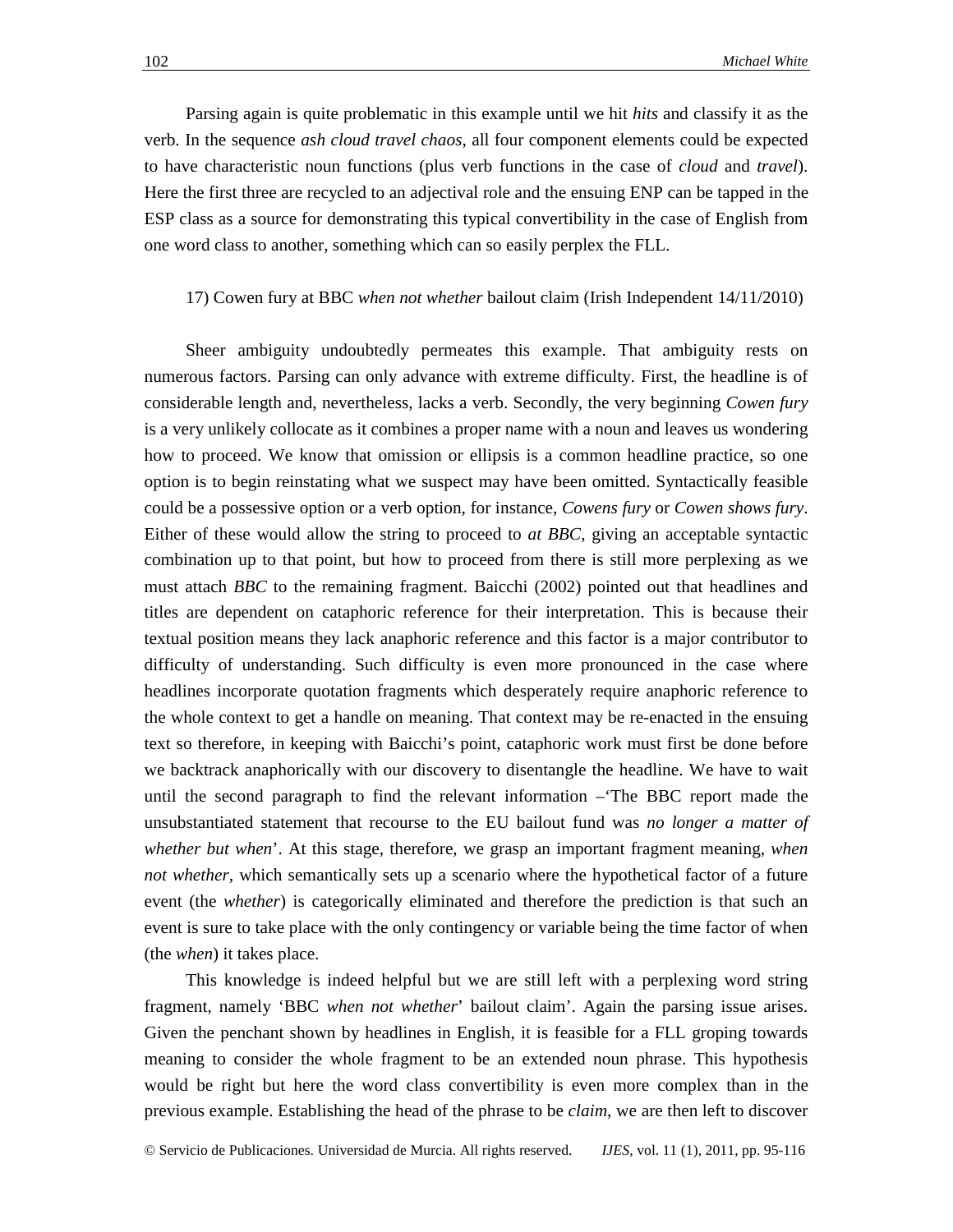what kind of claim by unravelling the modifiers. While *BBC* and *bailout* do demand some elucidation, both being nouns converted to adjectival functions, the mind boggling element, especially for the FLL, must be *when not whethe*r. Before going into the semantic content, to convince students that this is a mere modifier, it might be a good strategy to do a substitution exercise highlighting the structure involved, replacing it by a simple one-word adjective, for instance, *BBC new bailout claim* –a possessive could also be added: 'BBC's new bailout claim'. When the meaning is explained, the whole headline can once more be used to elucidate how semantic density is achieved in headline discourse by piling up information in extended noun phrases and by taking advantage of prepositions to establish relation.

On the principles of salience (Giora, 2003; 2008), readers meet words in context (Durán & Roldán, 2008) with per se established expectations and these can also be motivated by a lexico-grammatical framework as shown in the work of Hoey (2005). For instance, if we consider the following example:

## 18) *Key mistakes* leave children locked in cars (Irish Independent –paper edition-21/9/2010)

Key, as characteristically a device for locking and unlocking (or perhaps, winding) and also in its figurative meaning as something vital or crucial are both conventional word meanings of high daily utility. However, saliency or expectation is clearly lexicogrammatically conditioned giving us a framework in which both meanings are clearly differentiated: *key* as noun-phrase head preceded by a qualifying adjective characteristically refers to the locking/unlocking (or winding) device, using a particular kind of key, whereas *key* in an adjectival position with an ensuing noun-phrase head characteristically refers to the figurative sense of key, meaning that the noun-head is *vital* or *crucial* in some way. Thus we get the pattern:

| <i>key</i> as locking-unlocking (or winding) device | key meaning <i>vital</i> or <i>crucial</i> |
|-----------------------------------------------------|--------------------------------------------|
| car key                                             | key vocabulary                             |
| door key                                            | key figure                                 |
| locker key                                          | key decision                               |
| clock key                                           | key move                                   |

Hence as we read the phrase our lexico-grammatical hard wiring disposes us to initially construe the meaning as *mistakes that are vital or crucial in some way*. However, as we read the whole headline and especially the lead, we are obliged to reinterpret *key mistakes*, not as *vital mistakes*, but as *mistakes made with keys*. The point is once again that the headline writer has deliberately worded the sentence to exploit the communicative effect of a counter salient or unexpected meaning of *key* for the type of lexico-grammatical framing in which it arises. In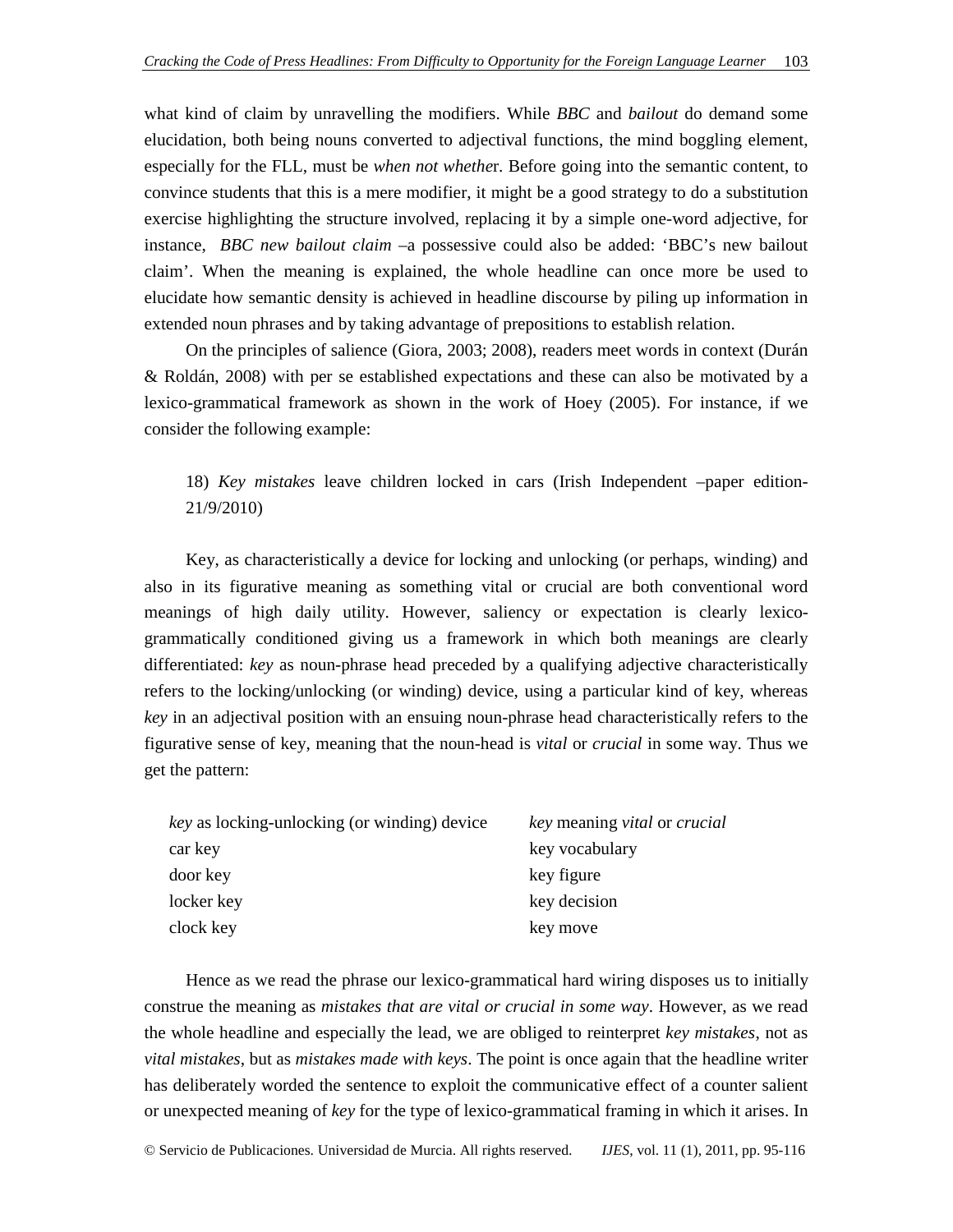other words, the headline writer is making it evident to the reader that he is so skilful with the rules of the language that he or she can subvert them and not only get away with it but reap added communicative effect by counter-salience effect. On the other hand, for the ESP student to pay attention to play of this type may allow him or her to master the convention of the language all the better.

## **5. INTERFACE, DOUBLE GROUNDING OR TOPIC DRIVEN METAPHOR IN HEADLINES**

A highly productive strategy which provides headlines with greater metaphorical scope and simultaneously with a witty or humorous effect is that variously labelled interface (White, Herrera & Amengual, 2004; White & Herrera, 2009), double-grounding (Brône & Feyaerts, 2005; Brône & Coulson, 2010) or topic-triggered metaphor (Koller, 2004; Semino, 2008). This is a process whereby lexis from the semantic field of the topic or subject matter that is being dealt with provides the linguistic metaphor for an expression. Motivation in this case is therefore internal to the subject under discussion. For instance, if the subject matter is aviation, lexis from the semantic field of aviation, and which therefore would be normal for a literal role in this field, will be sought out to function figuratively. Metaphor motivation in cases like this, therefore, is not deriving from a different source domain but is internal to the topic or subject matter which is the object of treatment. Additionally, as Brône and Feyaerts (2005) and Brône and Coulson (2010) point out, metonymy plays a crucial role in the cognitive power of the strategy. The deliberate deployment of such a strategy and the artifice involved cannot but capture the attention of the reader or hearer in question and, given its characteristic use in that genre, this seems to be the goal in the case of headline writers. The following examples all deploy lexis which have a technical, core or literal meaning within the field of aviation but which are here not used in that core sense of flight but figuratively to refer to airline companies as business concerns:

- 19) a) Alitalia *takes off* amid protests (FT 13/1/2009)
	- b) Safety issues create *headwinds* for Airbus and Rolls-Royce (FT4/11/2010)
	- c) Air alliance runs into *turbulence* (FT 26/9/ 2009)
	- d) Dublin *grounds* Ryanair bid for Aer Lingus (22/1/2009)
	- e) Airbus *flies into dogfight* over military adventure (FT 10/2/2009)
	- f) British Airways and Iberia *prepare for landing* (12/11/2009)
	- g) Aeroflot investor put in *tailspin* by Kremlin plan (FT 28/12/2008)

The target concepts involved here are very characteristic of processes in general and, of course, of events in the business world in particular, namely, initiating a process (*takes off*), meet difficulties during a process (*headwinds, turbulence*), forbid (*grounds*), engage in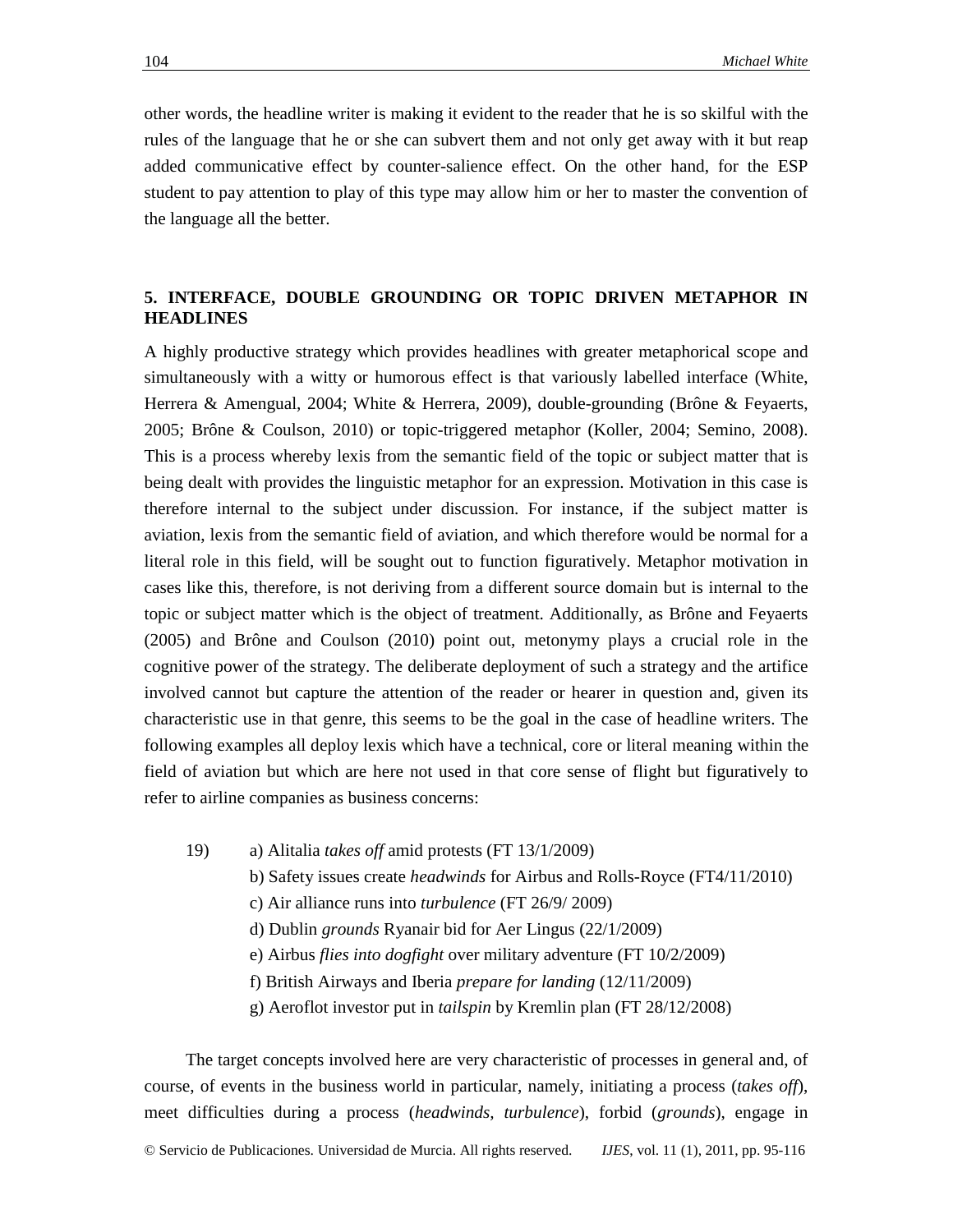outright conflict (*dogfight*), (here all the more cohesive and coherent since an established meaning of *dogfight* is a close-quarter aerial fight out between enemy planes and in this case, the subject matter is the military arm of rival aircraft manufacturers), approach a desired goal (*prepare for landing*), face impending disaster (*tailspin*) could each have been expressed in numerous ways but the headline writers have chosen a very specific strategy for a specific reason: because all the companies have to do with aviation, the deployment of core lexis from the semantic field of aviation is deliberately deployed figuratively for communicative purposes. This same process is observable in any field. For instance, the following examples dealing with car-company business or policy all use standard lexis from the semantic field of cars as mechanical objects for figurative purposes:

20) a) *Ignition* problems (FT 24/9/2009) (referring to slump in car sales) b) When Ford got *stuck in first gear* (FT 13/2/2010) – referring to a failed

rubber production enterprise by Ford).

c) General Motors *go to the garage* (FT 3/6/2009) – highlighting the company's need to remedy its own financial affairs.

d) F1 teams *brake hard* on costs (FT 5/9/2009) – referring to the sharp curtailment of F1 team budgets.

e) Magna in *pole position* for Opel decision (FT 20/8/2009) – highlighting that the company Magna is in a more advantageous position than other rival bidders to acquire Opel.

f) A *shift in gear* (FT 18/9/2009) –referring to the possible sale of Opel as making a significant change in the industry.

Again the concepts involved here all have to do with the nature of processes: getting a process going (*ignition* and *stuck in first gear*), remedying or pre-empting malfunction to enable the process to move forward more effectively (*go to the garage*), severely curtail or cut back a process (*brake hard*), to be in the most advantageous situation to take advantage of circumstances (*pole position*), a qualitative change in a process (*shift in gear*). The point is that as the subject matter has to do with the car industry, the motivation for the metaphoric expressions derives from within the core lexis of the semantic field of cars as mechanical vehicles or from their performance as such vehicles.

The strategy is equally deployed with respect to any conceivable subject matter as seen below.

Clothing: 21) Inditex chief *tailors* its strategy (FT 25/3/09)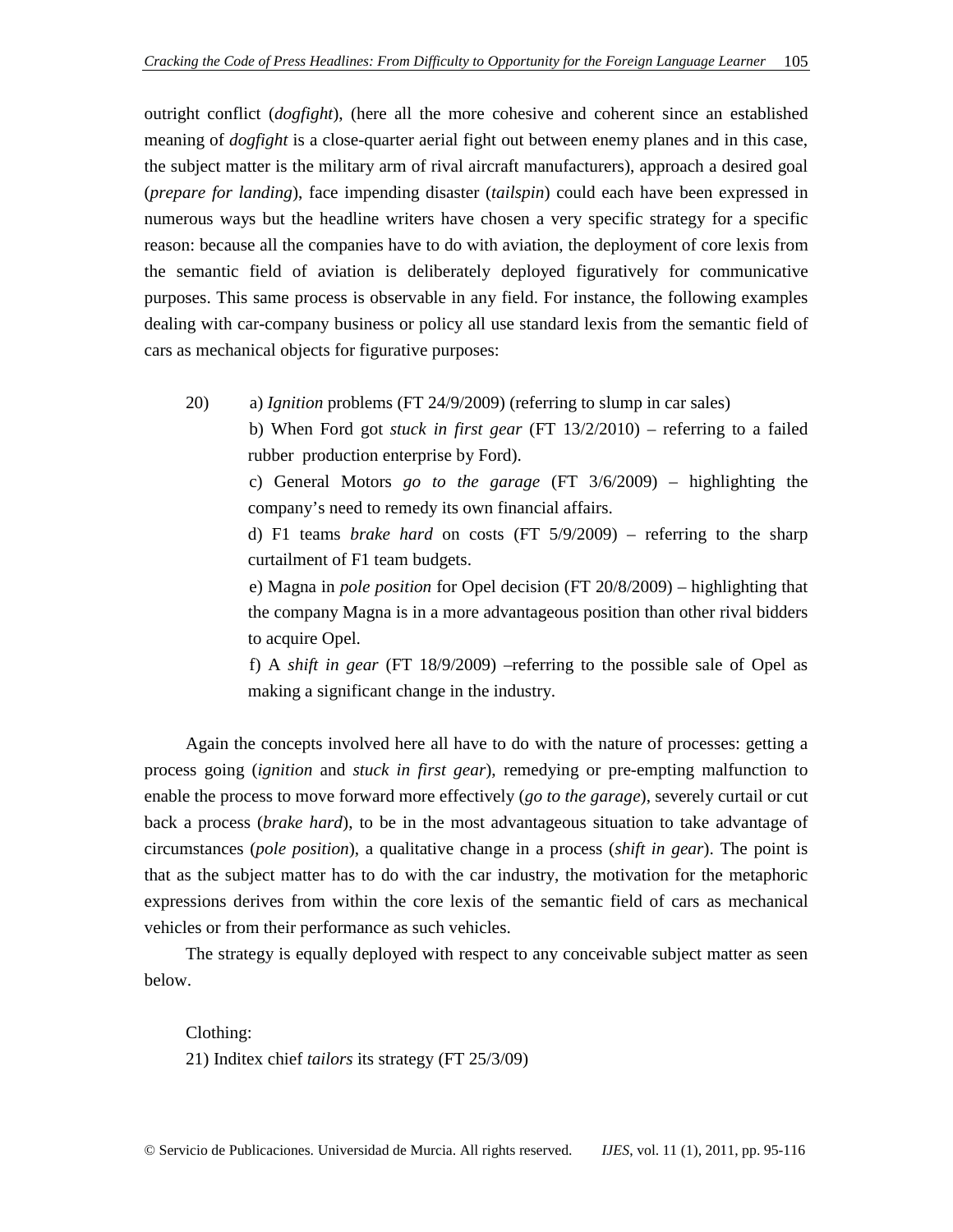Music:

22) Hanks concedes Emi buy was *off key* (FT 17/9/09)

Volcanic eruption:

23) Ash *casts a cloud* over travel plans (Irish Times 5/5/2010)

Rail Transport:

24) Trains resume but public trust *derailed* (FT 21/12/09)

Food and Drink:

25) Coke *keeps its fizz* in face of downturn (FT 12/2/2009)

26) Austerity takes *a slice* out of ham sales (FT 28/12/2009)

27) Ferrero will not offer Cadburys a *sweeter* deal (FT 25/1/2010)

In all cases, we have a core word which would normally operate literally in the semantic field of these companies. We easily capture both the semantic import as we also notice the artifice, concluding that *keep its fizz* means that Coke is performing strong despite the crisis while *a slice out of* indicates that ham sales are suffering from that same crisis. In 27), the key issue being that as the core business of the respective companies is sweets and chocolates, this is what motivates the figurative presence of *sweeter* in the headline, meaning Ferrero will not offer Cadburys a better deal than rival Kraft has offered for the takeover of the British company.

Sports:

28) Cricket fanatic suddenly on a *sticky wicket*. (FT 12/2/2009)

Animals:

The fact that it is a dog that is trained to detect hospital superbugs motivates the choice of the verb *sniff* in the following example:

29) *Sniffing* out killer bugs (Irish Times 9/11/2010)

#### Energy:

30) Chinese businesses *fuel* cleaner energy markets (FT 9/11/2010)

A possible variety within this type of pattern is what Semino (2008: 105) terms *situational triggering* which occurs where the metaphorical motivation, rather than from the subject matter proper, springs specifically from the background situation or context of that subject matter. This is also found in Kovecses' (2009: 22) analysis of what he terms "*context*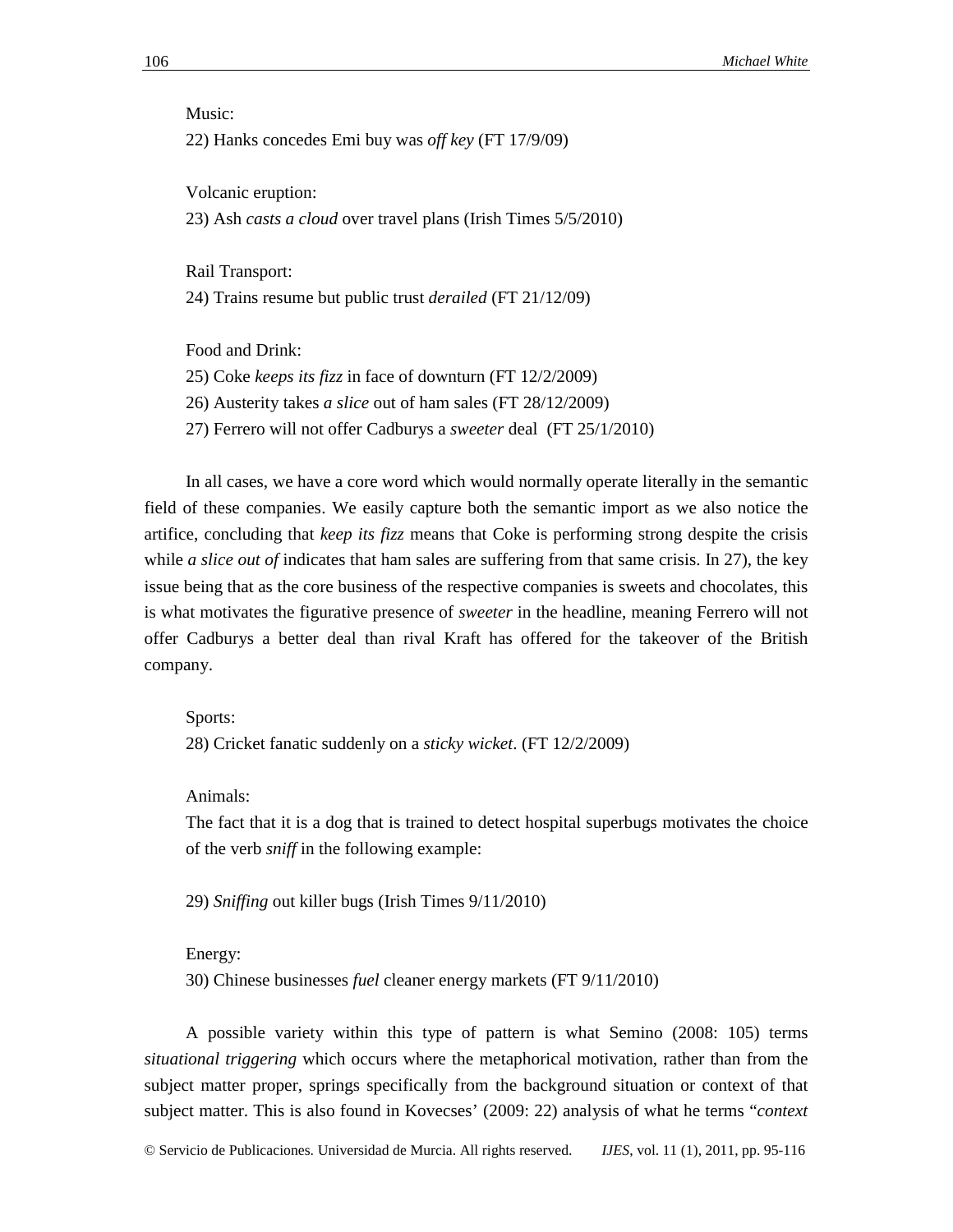*induced* creativity". In some cases, topic-triggering and situational triggering may overlap and merge. Headline writers take advantage of this type of source and obviously the lack of such source knowledge may be yet another stumbling block for the NNS. In the following cases, background knowledge is essential to capturing the full import of the headlines.

- 31) *Dublin* or quits (FT 15/11/2010)
- 32) *Spellbound* fans break records for Harry Potter (FT 21/1/2010)
- 33) *Smoke gets in your eyes*: How smoking affects your eye health (Irish Independent 21/11/2010)

The wager formula of *Double or quits* is substituted for the closely sounding *Dublin* and the reader must be aware of this juggling, plus the background knowledge of the financial crisis in Ireland, to understand and appreciate the artifice. In the second example, the background knowledge that magic and its likes are staple devices in Harry Potter makes the use of *spellbound* all the more effective. In the third instance, the background is the wellknown lyric which is tapped simply because the issue has to do with the detrimental effects of smoke on eye health.

A common denominator in all the examples of this section is the linguistic engineering that has gone into their composition. This deliberate strategy not only gets a meaning across but draws the reader's attention to the artifice mustered to do so more effectively. Therefore, as well as the semantic import, the reader is forced to notice the accompanying ingenuity, wit or humour and, ostensibly, this has an added effect for that reader in question. Since ingenuity, wit and humour are graded issues, subjective factors are involved here. Further strategies adding to the overall communicative effect, which I claim enhance these elements, can be pinpointed. These derive from how ingenious the linguistic manipulative strategy may be perceived to be by the reader. We have seen that all the foregoing examples in some way or other evidence a deliberate strategy whereby the choice of words in the headline raises reader awareness regarding the strategy employed, drawing his or her attention not only to the semantic content but to the linguistic forms expressing that content.

This awareness raising is more intrusive or more evident in particular cases and in these cases analysis can also reveal patterning. For instance, when fixed expressions are cleverly given some form of shift or other or where punning or wordplay are foregrounded, the sense of deliberate strategy or linguistic manipulation is all the more marked and this too, I claim, is a productive headline strategy.

- 34) Is a degree in homeopathy a *sick joke*? (FT 23/5/2009)
- 35) Italians *cross* over crucifix ban (Irish Times 2/11/2009)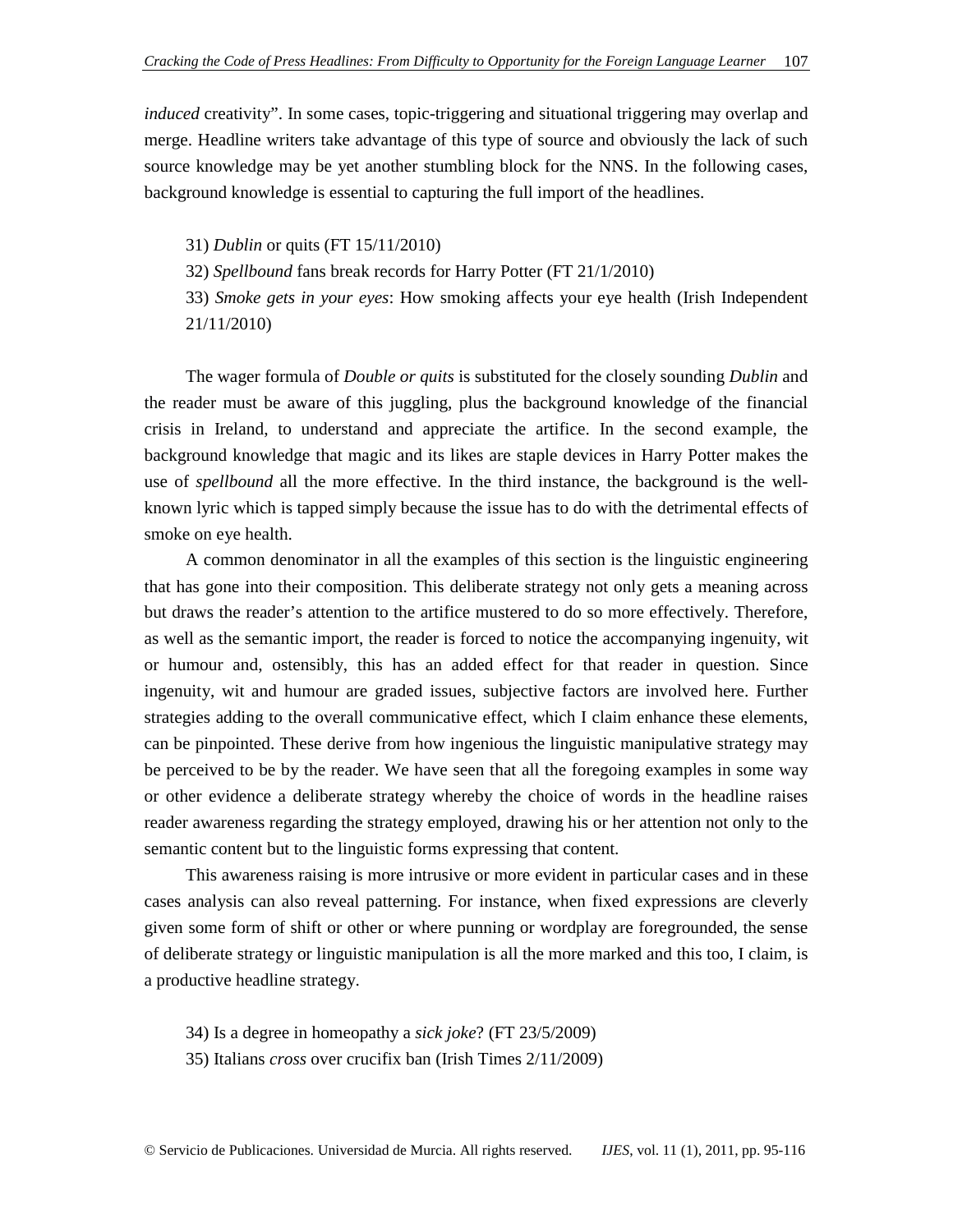36) Pay and *dismay* (FT 12/8/2009) – referring to the apparently outrageous situation where banking executives were in receipt of enormous salaries and bonuses in the context of dismal bank performance during the crisis.

37) More *Kraft* required (FT 8/9/2009)

38) When we're *out*, we still can *let you in* (Irish Times 10/9/2009) – referring to remote control technology offered by modern information technology for house safety and control.

39) *Revival* of the fittest (FT 10/8/2010)

40) Merkel makes a *mark* (FT 5/6/2009)

As well as interface, all these examples additionally involve a high degree of play or wit. In 34), *sick joke*, meaning a joke in bad taste or causing disgust, is skilfully steered backwardly towards the literal meaning of *sick* because of the subject matter being a health issue. In 35), the meaning of *cross* as annoyed is cleverly punned with *cross* in the crucifixion sense. Example 36) taps the ubiquitous parking sign of current times *pay and display*. In 37) referring to the takeover of Cadbury by Kraft, the title of the latter company is effectively punned to suggest *craft*. Example 38) gives a very effective counter-positioning of *out* and *let in*. Number 39) adroitly cashes in on phonic proximity with Spencer's expression, given widespread currency by Darwin. In 40), as the context refers to finance and Merkel is the German Chancellor, the fixed expression *makes a mark* simultaneously refers back to the days of the German currency, *(Deutch)mark*.

## **6. DISCUSSION**

The major questions are in what way and how all these strategies contribute to the discourse. What difference does it make to use these strategies rather than using more conventional word stringing? Does the greater processing cost deliver greater communicative benefit? Analysing the linguistic effects engendered by the strategies in question will throw light on these matters. Some are more obvious than others, but all are quite far reaching. Perhaps most immediately visible are the cohesion and coherence effects these devices set up. Ever since the classical works by Halliday and Hasan (1976) and Hoey (1991; 2005) linguists are conscious of the core role of these devices in underpinning discourse. They trigger networks of interrelation within texts and such networks are essential in text construction and, especially, they play a crucial role in aiding and abetting communication. From the examples of alliteration, here the link is the simple sound repetition, to the more complex interface examples, where the literal-figurative tension is heightened by the unexpectedness of a source-target shift, the devices enhance the sense of *to-do-withness* thereby facilitating how the text hangs together in the Hallidayan sense.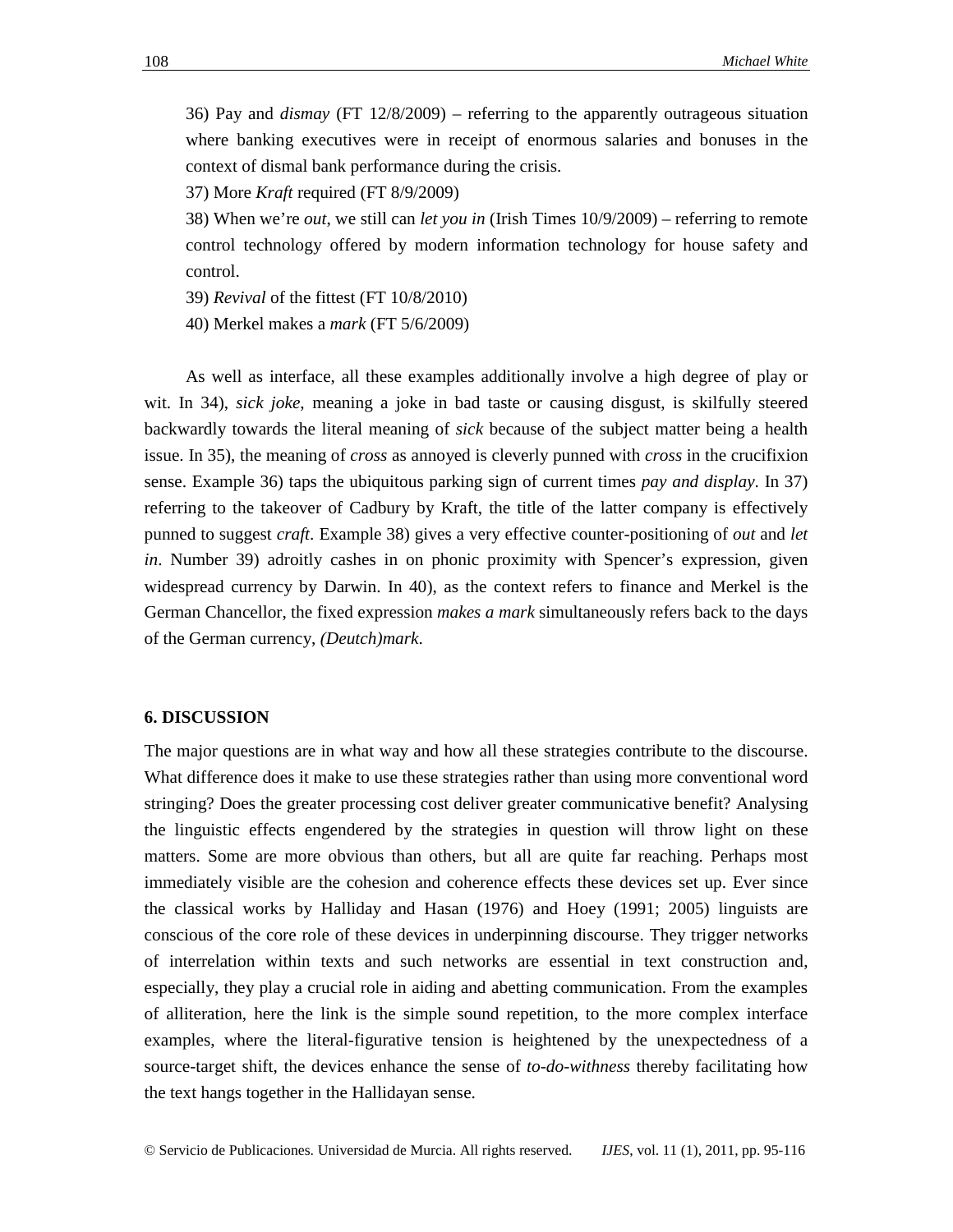By choosing alliteration, rhyme and rhythm, headline writers are tapping into the principle ingrained in language usage which is, as Boers and Linstromberg (2008: 330) put it regarding fixed expressions, "euphonious word strings are preferred over same-meaning but non-euphonious word strings". Following that pattern is thus by its very nature a communicative boon and consequently gives the headline that extra punch or energy characteristic of that discourse type. Thus, processing cost is rewarded by substantial communicative benefit.

What consequences might this practice have for the FLL? On the one hand, many a foreign language learner may completely overlook the linguistic engineering I have been highlighting in headlines and thus concomitantly lose out on the knock on effects: the communicative lure effected by that device, the satisfaction at recognising pattern, at recollecting fixed expression and the bonding that develops between producer and reader, all of which are so appealing for the native speaker. On the other hand, if headline word choice is driven by alliteration, rhyme or rhythm then the resulting word string may easily be a far less conventional combination and may all the more easily perplex the FLL.

In so far as the interface, double-grounding or topic-triggering pattern of headlines, the linguistic principles at work are considerably more complex. In the first place, it is useful to remember that the early corpus studies by John Sinclair were decisive in bringing home to the Anglo-Saxon world of linguistics the sheer prevalence of the phraseological in ordinary language usage<sup>5</sup>:

> The overwhelming nature of this evidence leads us to elevate the principle of idiom from being a rather minor feature, compared with grammar, to being at least as important as grammar in the explanation of how meaning arises in text. (Sinclair, 1991: 112).

How headlines exploit phraseology, by both using it and by countering expected patterns, is a major contributor to headline creativity. Phraseology provides language with ready-made chunks which are psychologically real (Partington, 2009; Gibbs & Matlock, 2008) and which speakers can regularly call on as wholes. They are highly shared by a language community (Dobrovol´skij & Piirainen, 2005: 31) which in forging them have hit upon a very apt manner of capturing a body of semantic content. Thus, partial components create expectations for the whole unit or for the semantic content of that unit. Consequently, to tamper with them is a major modification if not manipulation. Such modification or manipulation cannot but be highly creative since the fixedness of the received phraseological unit is a fortress militating against variation. Moreover, Brône and Coulson's (2010: 222ff) work provides experimental evidence for the psychological reality of the products of doublegrounding or interface as used in headlines. Additionally such phraseological variations, as we have pointed out elsewhere (Herrera Soler, 2006; Herrera & White, 2007; Herrera & White, 2010), create a complicity between speakers and hearers since both speaker or producer's ingenuity is matched by the hearer or reader in that the latter's capacity to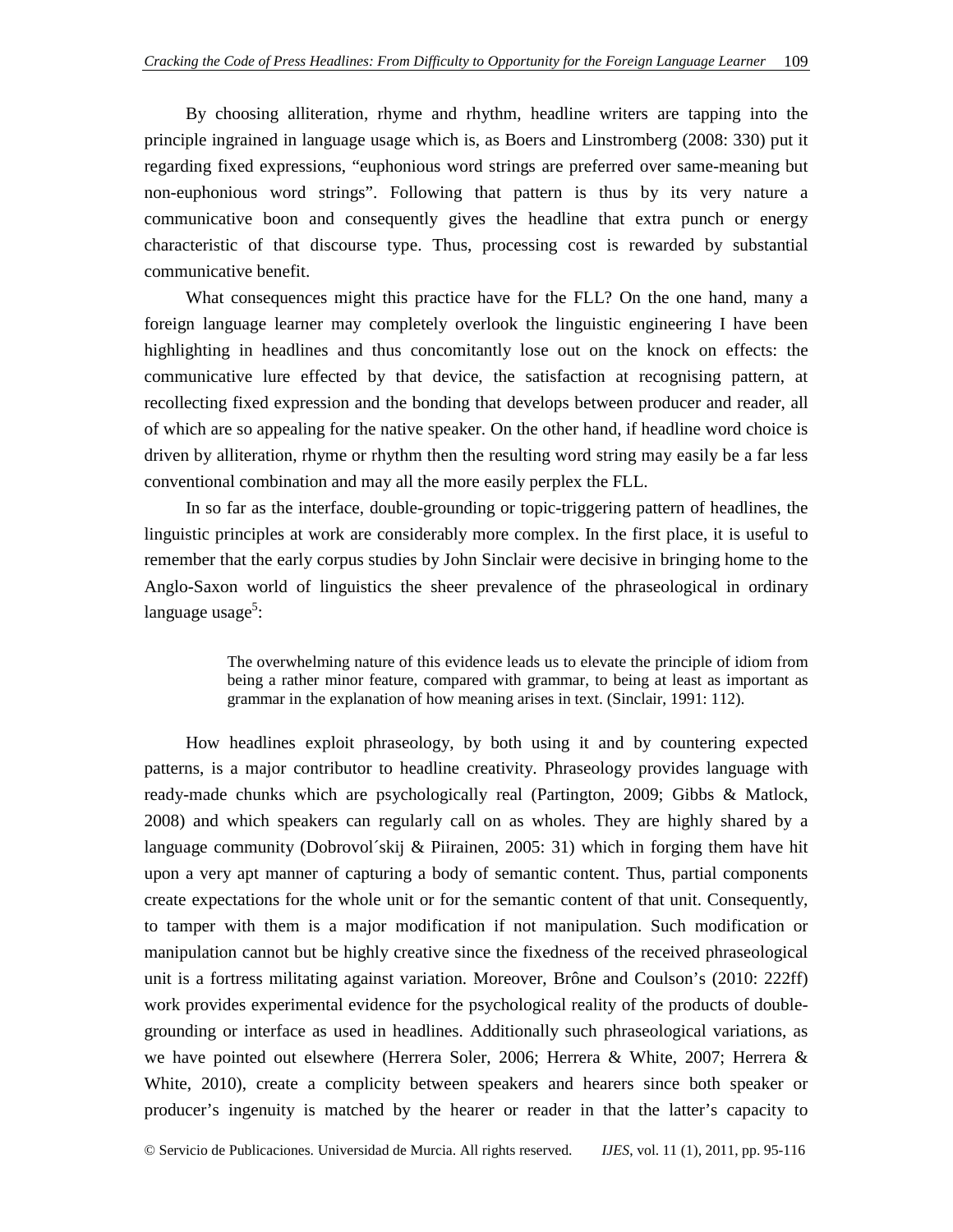recognise the ingenuity involved shows he or she is up to the challenge posed by the former. To spell out how the overall process operates, let us consider the following examples:

#### 41) Hotels' *silver lining could have a cloud* (Irish Times 29/8/2010)

The fixed expression *every cloud has a silver lining*, meaning a positive aspect can always be found in something which is negative overall, is here turned around to the meaning that something that is positive overall may entail a negative element. In the above instance, the meaning is that the anticipated recovery of strong demand for late summer holidays (the positive aspect or *silver lining* in a negative context) might not live up to expectations (the negative aspect or *cloud* in a positive context). The claim I am making here is that the particular linguistic form (a complete turn around of a fixed idiomatic expression) not only gets across the particular semantic content just outlined, but it does so with great communicative impact because it gets that content across via a linguistic form that runs counter to established form and hence counter to expectation. The same point is illustrated by the following example:

## 42) In gold they rush (FT 13/11/2010)

This headline dealing with the spectacular spike in gold prices at the present time  $(2010)$  appears with the pictorial accompaniment of a US gold coin<sup>6</sup>. The motto *In God we trust*, appearing on US currency is without doubt an utterly entrenched expression to be taken as a whole. Both the syntactic form (the powerful fronting of *in God*) and the semantic content of elevated moral sentiment make the expression all the more inexpugnable. However, the headline writer has managed to subvert this with the pivotal substitutions of *gold* and *rush* which both subvert the original and additionally link up with another fixed expression *gold rush*. The communicative impact deriving from these factors is a fitting mechanism to get across the message of a veritable paradigm change in the valuation of gold at this juncture of global crisis.

A corollary of the strategies deployed in headline word choice is that they are inextricably tied up with wit and humour. The mere juxtapositions and counter saliency meanings brought about evidence an ingenious play on words. Paradoxically as it may seem, playing with language is a very serious business. This is because as Yaguello (1995: 3) states:

> Playing after all presupposes that one knows the rules and how to bend them, how to exploit the ambiguity which characterizes natural languages, as well as the creativity which they allow… all wordplay presupposes correct acquisition of the code.

Therefore play provides a greater insight into the workings of that system, highlights the polysemy and ambiguity available in language and taps its potential. Moreover, the type of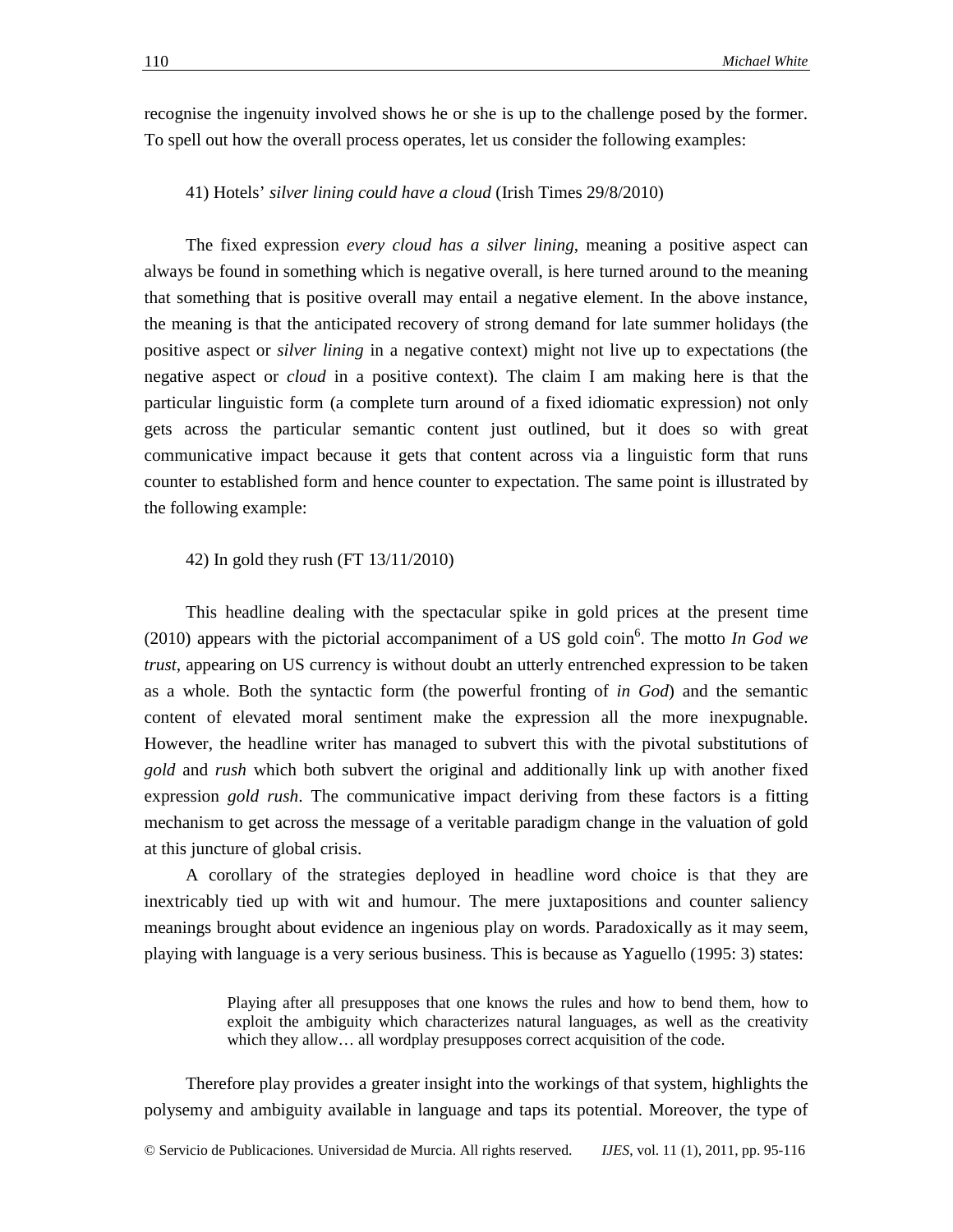play here involved, where the artifice and the expected form are easily recoverable, complies with Giora et al's (2004) notion of pleasurability optimisation. Brône and Coulson (2010: 225ff) have further substantiated the role of playfulness, providing experimental evidence supporting the wittiness claim for double-grounding headlines. Additionally, they highlight features specific to double-grounding which distinguishes it from the saliency examples contemplated in Giora *et al*. (2004). Their experiments showed that: "Double-grounded metaphors took longer to read and were consistently rated as wittier than single-grounded ones" (Brône & Coulson, 2010: 230). On a relevance cost benefit bases, therefore, double grounding implies greater cost but that cost is rewarded with qualitative benefit increase by way of communication potential. Furthermore, Partington's (2009: 1779) statement as to the effect of the manipulation of normal priming prosody can be extended to cover all the above strategies, namely, "[t]he effect achieved is a general revitalisation of the language at that point of the text. Novelty breathes life into the discourse."

In claiming a plus in communicative potential for the type of headline we have been highlighting, in addition to all the above considerations, we may add evidence deriving from the phenomenon known as *memory hooks*. This device, extensively used in slogans, mottos and advertisements for business networking, and hence aimed at catching and retaining reader attention, characteristically exploits interface or double grounding with the added wit or humour factor prevalent<sup>7</sup>. If the function of memory hooks is to be communicative, if the device is held to be highly effective in this respect and if they characteristically exploit interface or double grounding, then it follows that this pattern is a manifestly communicative bonus.

As encouragement to the Spanish speaking ESP student, some headlines in their own language, exploiting the strategies highlighted in the English evidence, may be provided to bring home to the Spanish student the complexity of the workings of the device. Dwelling on the strategy being exploited in the student's own mother tongue or, for instance, having to explain such headlines to NNS's of Spanish (Erasmus students, for example,) could raise awareness towards the strategies underlying headlines and increase the trade off from tackling the corresponding headlines in English. Equally, translations of English headlines to Spanish and Spanish headlines to English could also help to familiarise students with the strategies involved (Samaniego Fernández, 2007; 2010). For instance, the following series of Spanish headline examples all evidence what Kovecses (2009: 22) termed *context induced creativity* – both of the *topic* and situational type of triggering (Semino, 2008: 105) – and the exercise of explaining them would involve ferreting out information about the respective contexts of each case:

43) Borrachera de Guinness? (El Economista –paper edition– 24/11/2010)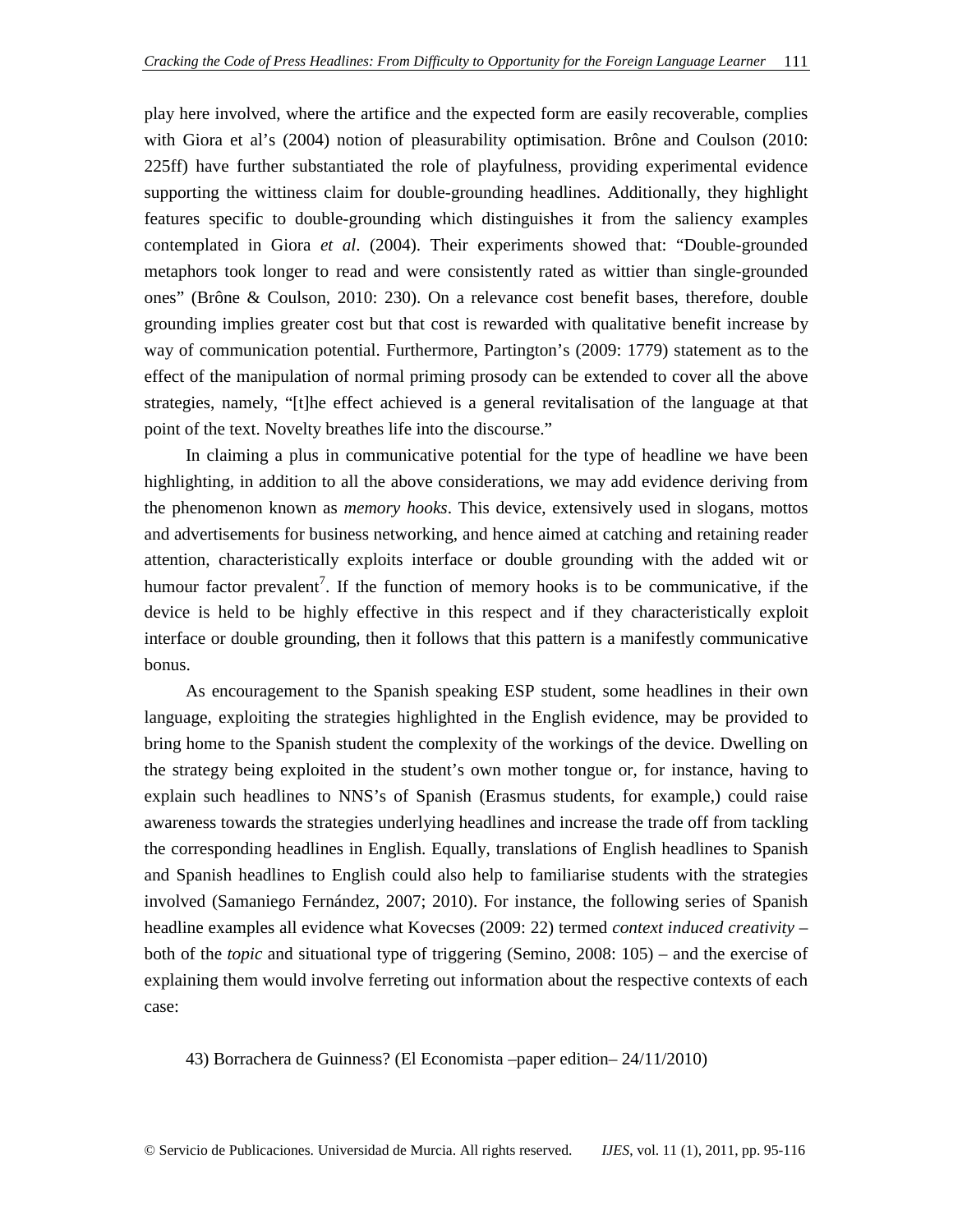Here the context is the Irish financial crisis and its consequences. To understand this headline, it is essential to provide considerable situational information: e.g., Guinness being a characteristic drink in Ireland can metonymically activate that country while over indulgence in that alcoholic drink may lead to dire consequences that require a recovery period and this source operates metaphorically to capture the excesses of bank lending in Ireland leading to the property bubble and the catastrophic consequences this triggered.

44) El volcán *reducirá a cenizas* los beneficios de las aerolíneas (El Economista 19/4/2010)

Topic and situational information are involved here: the nature of volcanoes to erupt launching ashes into the atmosphere and the situation arising for air transport in the context of the Icelandic eruption. At the same time, the headline exploits interface or double grounding, adeptly raising the play between the literal volcanic ash and the fixed expression –*reducir a cenizas*– meaning utterly destroy, thereby endowing the headline with added communicative force.

## 45) El negocio del toro *se desangra* en la ganadería (El Mundo 3/1/2009)

This headline exploits the interface strategy, playing on the literal reference to bravebull bleeding and its figurative meaning as detrimental to Bullfighting as an economic concern.

## 46) Slavica deja a Ecclestone *en el chasis* (El Economista)

The situational knowledge that Ecclestone is an F1 magnate, that Slavica was his exwife and that divorce settlements in the cases of wealthy personages seriously hit personal fortunes are all relevant to understanding this headline. The communicative impact is particularly influenced by exploiting the topic –the racing-car world– for its interface value: the technical vocabulary term –*chasis*– adroitly used metaphorically to capture the severe pecuniary losses of the magnate.

## 47) Dani Martín no *se chupa el dedo* (El Mundo –paper edition– 21/11/2010)

This headline impacts because of the communicative potential of the fixed expression – *chuparse el dedo*– likely to be shared by native Spanish speakers. However, that impact would be all the more marked and all the more coherent when seen in the light of the situational information, namely, that the headline introduces a report of a concert given by Dani Martin where the chief sponsor was the ChupaChups company. This knowledge enables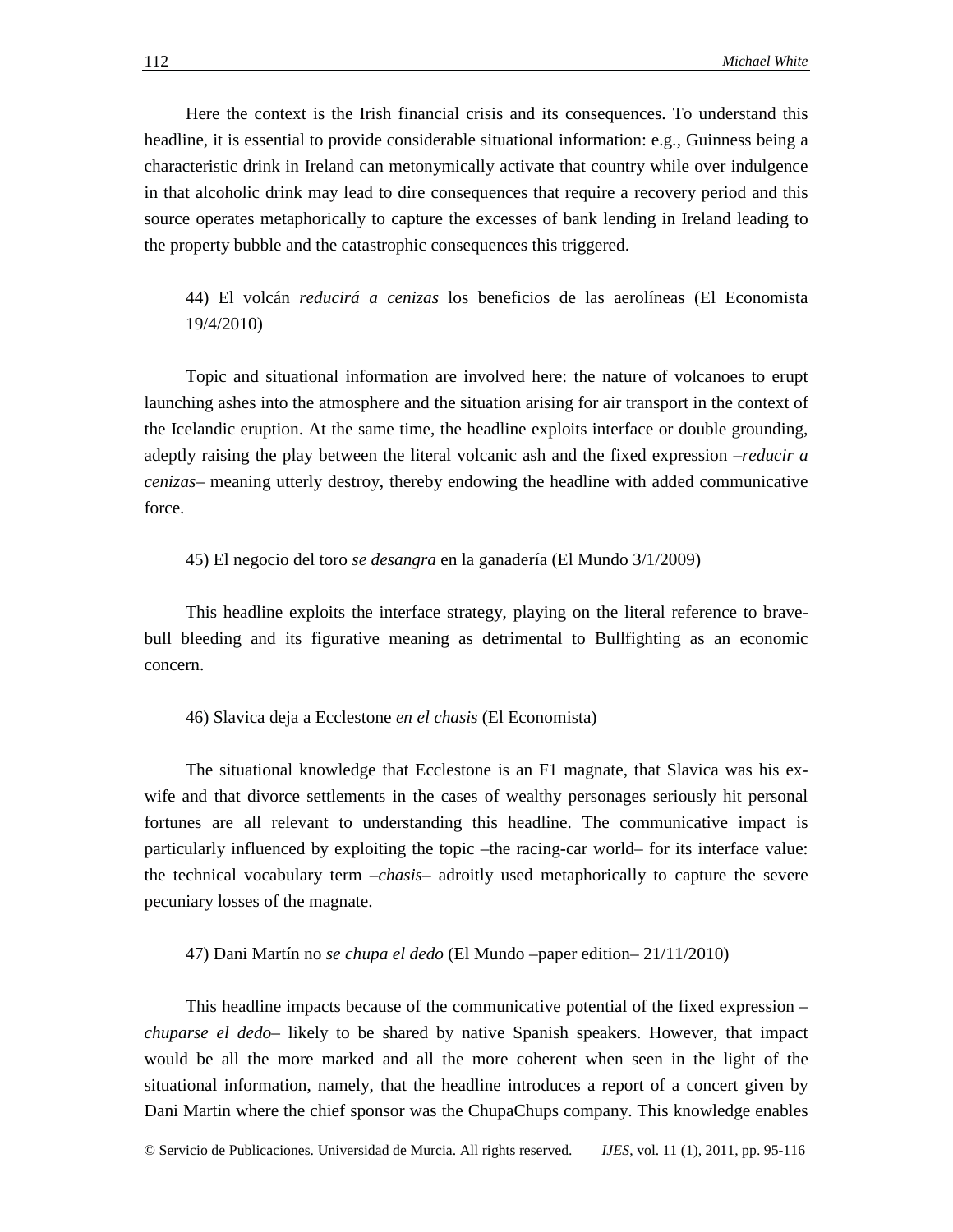the reader to understand and enjoy the linguistic ingenuity and wit of the situational connection between the company name and the fixed expression.

The following examples pursue the same strategy to maximize communicative potentiality:

48) La hostelería *echa humo* (El Mundo –paper edition– 16/11/2010)

In the context of the pending smoking-ban legislation in bars and cafés, this headline exploits interface or double grounding by linking the metaphoric fixed expression –*echar humo*– with smoke in its literal sense.

49) General Motors vuelve a *rugir* en bolsa (El Economista 18/11/2010)

Here the interface connection between engine sound and economic performance is exploited.

## **7. CONCLUSION**

This article has examined the prosodic, syntactic and semantic patterns used in crafting headlines for the purpose of grabbing reader attention and which, it is claimed, may potentially give rise to added difficulty for the ESP student. The result is a discourse which is highly luring for the NS but this communicative asset may not only be lost on the NNS but may even become a major impediment to understanding. By outlining the linguistic strategies deployed by headline writers, we may avert this potential difficulty and empower the ESP student to gain a better insight into the idiomaticity of English. This claim is made on the grounds that playing with or manipulating language is a sign of prior mastery of the code and hence a close examination of such a procedure provides the student with a privileged window onto how that code works, thus allowing him or her to gain a better understanding of the language itself (Yaguello, 1995). I first pinpointed phonic (the use of alliteration and rhyme) and syntactic patters (phrase structure and use of ENPs) showing how these condition word choice and phrase structuring. A parsing approach to the latter complex structures was aimed not only at providing students with an explanation but with supplying them with tools to handle such structures and hence crack the headline code. Numerous advantages spring from this procedure. It should wane students from the vice of single word focus and encourage them to pay attention to the phrase. In other words, it would guide them towards a more phraseological approach.

On the other hand, the complexity involved in these headlines was also seen as a consequence of the headline struggle to pack the greatest amount of meaning into the smallest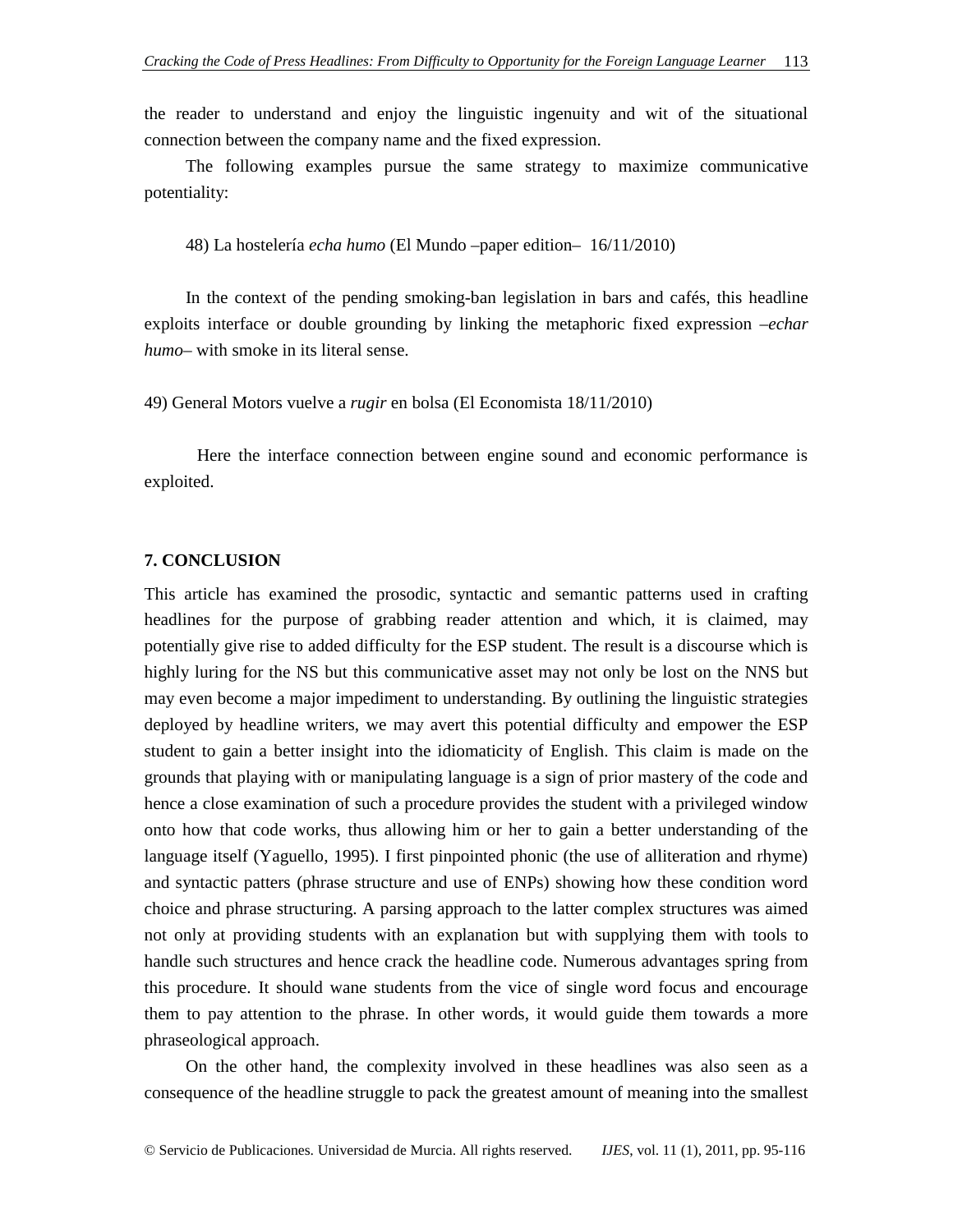space possible. As a result, rather than seeing standard headline criteria (for example, those outlined by Dor (2003) as hard and fast requirements, these criteria should be seen to cohabitate, compete and even enter into conflict. For instance, the clarity criteria could be overridden by ambiguity in cases where the latter could provide additional communicative import. Headline word choice was shown to be conditioned not alone by meaning but by phonic, syntactic, thematic and situational imperatives. I also analysed the strategy of fixed expression and idiomatic usage and the deliberate modification of these items as a means of cashing in on ready made communicative meaning chunks, on the one hand, and, on the other, triggering extra communicative potential by creatively varying what are thought of as invariable forms (Herrera & White, 2010). Finally, the phenomenon of interface, double grounding or topic triggered metaphor is amply dealt with as a characteristic feature of headline discourse showing it to be a highly communicative asset: it fosters cohesion and coherence, it adds an element of wit and it creatively exploits metaphor. The final conclusion is that familiarity with these strategies could be immensely rewarding to the ESP student enabling him or her to crack the apparently arcane headline code and thereby qualitatively advance in idiomaticity skills. As a pedagogic aid to this end, some Spanish headlines evidencing similar devices were contemplated.

## **NOTES**

 $<sup>1</sup>$  Bell (1991: 189) states: Headlines are not just a summary but part of news rhetoric whose function is</sup> to attract the reader. According to Dor (2003: 708ff), headlines are to be short, clear, easy to understand and unambiguous, among others.

<sup>2</sup> In previous research, we had been calling this pattern *interrelation* (see White, Herrera & Amengual, 2004; Herrera Soler, H., M. White, B. Villacañas & M. Amengual, 2006).

<sup>3</sup> Creative crafting for communicative effect is equally found in research article titles, e.g., "Biotech as *biothreat*?" (Holmgreen, 2008).

<sup>4</sup> Instantiations come from on-line editions unless otherwise specified, emphasis added by author.

<sup>5</sup> Though a strong tradition in research in this direction in the non-English speaking linguistic world already existed: "In contrast to the prosperous phraseological research in Eastern and Western Europe since the 1970s, …, there is no comparable tradition in Anglo-Saxon linguistics. This gap in English language research (lexicology and lexicography) has been recognised several times." (Dobrovol'skij & Piirainen, 2005: 31).

<sup>6</sup> For insightful recent work on how text and picture combine, see Martín de la Rosa (2009) and Cortés del los Rios (2010).

<sup>7</sup> See http://www.memoryhooks.com/hooks.htm for an extensive list. A few sample examples are; Accounting: 'The company you can account on', 'we make life less taxing', 'your bottom line is my top priority'. Auto repair: 'We don't just meet by accident'. Flooring: 'We will floor you with our service'. Accessed 20/11/2010.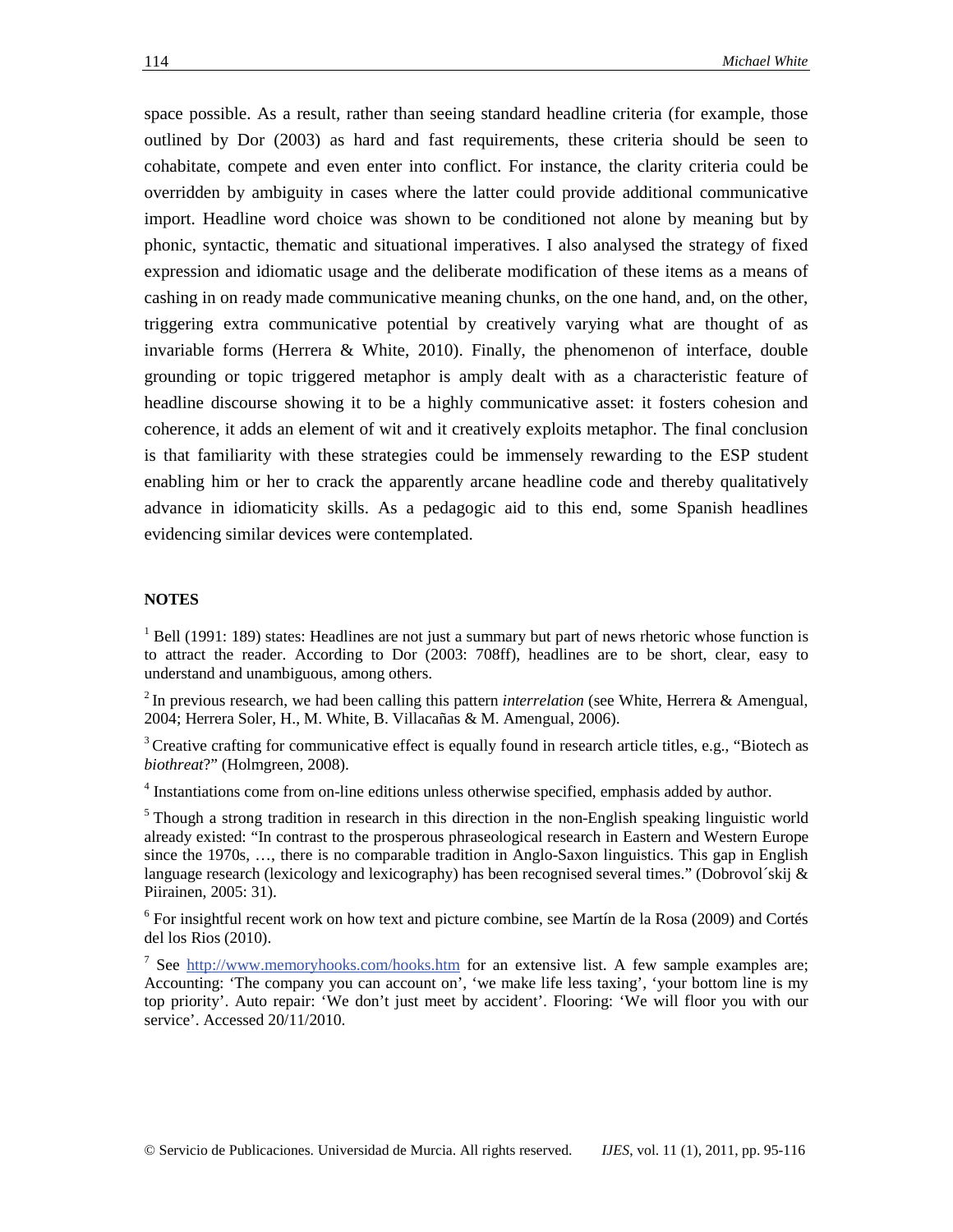### **REFERENCES**

- Baicchi, A. (2003). Relational complexity of titles and texts: A semiotic taxonomy. In L. Merlini Barbaresi (Ed.), *Complexity in Language and Text* (pp. 319-341). Pisa: Edizione Plus-Universidad de Pisa.
- Bell, A. (1991). *The Language of News Media*. Oxford: Blackwell.
- Boers F., & Lindstromberg, S. (2008). Structural elaboration by the sound (and feel) of it. In: Boers, F. and Lindstromberg S. (Eds.), *Cognitive Linguistic Approaches to Teaching Vocabulary and Phraseology* (pp. 329-353). Berlin and New York: Mouton de Gruyter.
- Brône, G. & F. Feyaerts (2005). Headlines and cartoons in the economic press: Double grounding as a discourse supportive strategy. In G. Erreygers and G. Jacobs (Eds.), *Language, Communication and the Economy* (pp. 73-99). Amsterdam: John Benjamins.
- Brône, G. & Coulson, S. (2010). Processing deliberate ambiguity in newspaper headlines: Double grounding. *Discourse Processes*, *47*(3), 212-236.
- Cortés de los Ríos, M.E. (2010). Cognitive devices to communicate the economic crisis: An analysis through covers in The Economist. *Ibérica*, *20*, 81-106.
- Crawford Camiciottoli, B. (2007). *The Language of Business Studies Lectures*. Amsterdam: John Benjamins.
- Durán, P., & Roldán, A. (2008). The role of context in the interpretation of academic and professional communication. In Gibert Maceda, T. and Alba Juez, L (Eds.)*. Estudios de Filología Inglesa*. *Homenaje a la Dra. Asunción Alba* (pp.81-95). Madrid: UNED.
- Dobrovol´skij, D. & Piirainen, E. (2005). *Figurative Language: Cross-Cultural and Cross-Linguistics Perspectives*. Current Research in Semantic/Pragmatics Interface: Vol. *13*. Amsterdam: Elsevier.
- Dor, D. (2003). On Newspaper Headlines as Relevance Optimisers. *Journal of Pragmatics, 35*, 695- 721.
- Galtung J, & Ruge, M.H., (1965). The Structure of Foreign News. *Journal of Peace Research*, *2*(1), 64-91.
- Gibbs, R. W. & Matlock, T. (2008). Metaphor, imagination, and simulation. Psycholinguistic evidence. In Gibbs, R. W. (Ed.), *The Cambridge Handbook of Metaphor and Thought* (161- 176). Cambridge: Cambridge University Press.
- Giora, R. (2003). *On Our Mind. Salience, Context and Figurative Language*. Oxford: Oxford University Press.
- Giora, R. (2008). Is metaphor unique? In Gibbs, R. W. (Ed.), *The Cambridge Handbook of Metaphor and Thought* (pp.142-160). Cambridge: Cambridge University Press.
- Giora, R., O. Fein, A. Kronrod, I. Elnatan, N. Shuval and Adi Zur (2004). 'Weapons of Mass Distraction: Optimal Innovation and Pleasure Ratings', *Metaphor and Symbol*, *19* (2), 115-141.
- Halliday, M.A.K. & Hasan, R. (1976) *Cohesion in English*. London and New York: Longman.
- Herrera Soler, H. (2006). Conceptual Metaphors in Press Headlines on Globalisation. *Annual Review of Cognitive Linguistics*, *4*, 1-20.
- Herrera Soler, H., White, M., Villacañas, B. & Amengual, M. (2006). Figurative Language in English and Spanish Business Press Headlines and its Effects on Inter- and Intra-Cultural Communication. Universidad de Essen. *LAUD Paper Nº 661*, pp. 1-27.
- Herrera Soler, H. and M. White. (2007). A contrastive view of British and Spanish business press headlines. *Rassegna Italiana di Linguistica Applicata (RILA*), Anno *XXXIX*, Gennaio-Agosto/1- 2, 295-316.
- Herrera, H. and White, M. (2010). Canonicity and variation in idiomatic expressions: Evidence from business press headlines. In: Knop, S. de, Boers, F., and Rycker, A.de, *Fostering Language Teaching Efficiency Through Cognitive Linguistics* (pp. 167-187). Berlin and New York: Mouton de Gruyter.
- Hoey, M. (1991). *Patterns of Lexis in Text*. Oxford: Oxford University Press.
- Hoey, M. (2005). *Lexical Priming. A New Theory of Words and Language*. London: Routledge.
- Holmgreen, L-L. (2008). Biotech as 'Biothreat'?: Metaphorical Constructions in Discourse. *Discourse and Society, 19*(1), 99-119